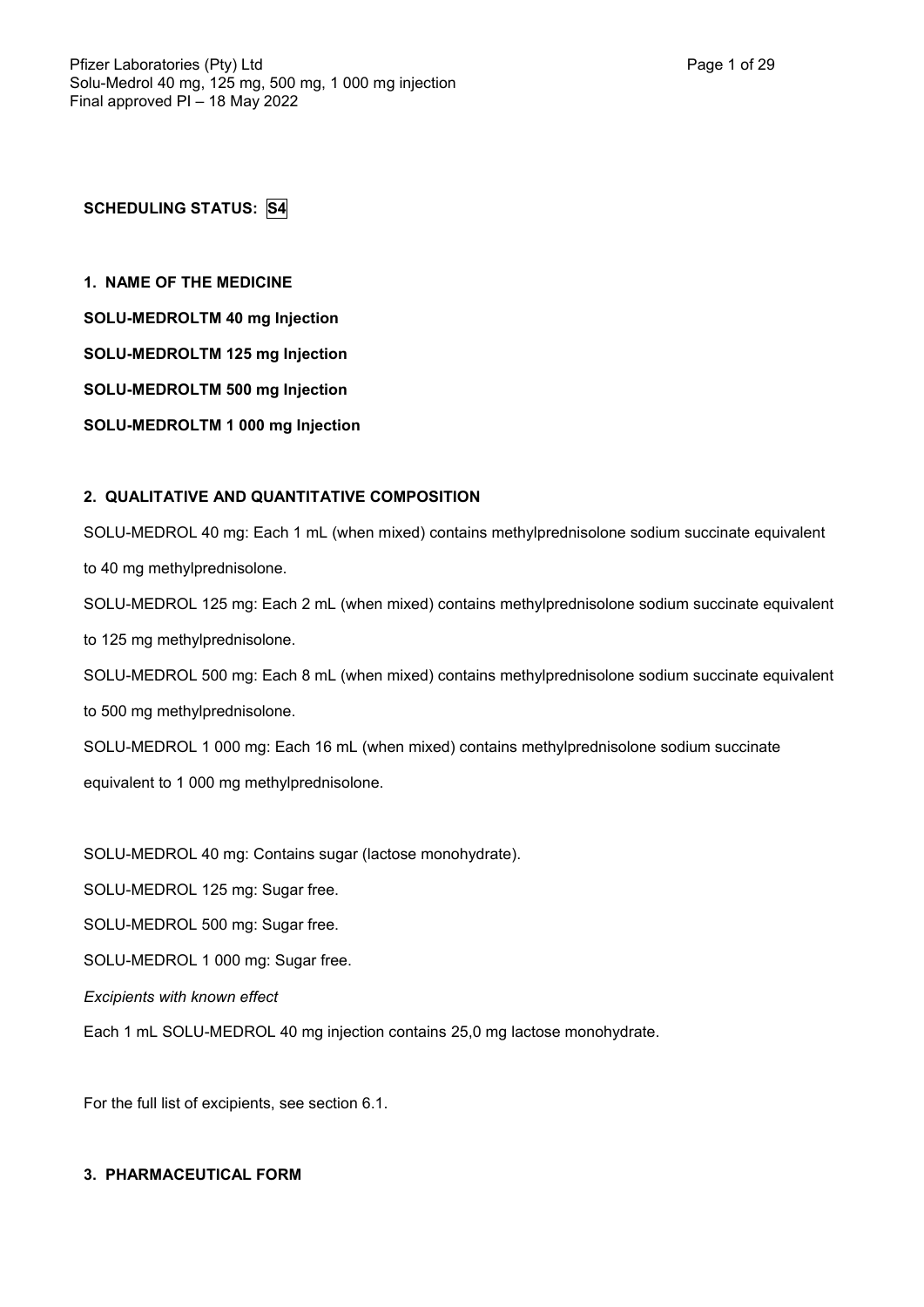Powder for solution for injection.

White freeze-dried cake or powder.

# **4. CLINICAL PARTICULARS**

# **4.1 Therapeutic indications**

SOLU-MEDROL is indicated for use in the following when the oral route is not suitable:

#### *1. Endocrine disorders*

Primary and secondary adrenocortical insufficiency. (Hydrocortisone or cortisone is the medicine of choice; synthetic analogues must be used in conjunction with mineralocorticoids where applicable; in infancy, mineralocorticoid supplementation is of particular importance).

## *2. Corticosteroid responsive diseases including*

*2.1. Rheumatic disorders*

Acute rheumatic carditis.

# *2.2. Collagen disease (immune complex disease)*

During exacerbation in selected cases of:

Systemic lupus erythematosus and lupus nephritis.

Systemic dermatomyositis (polymyositis).

Polyarteritis nodosa.

#### *2.3. Dermatological disorders*

In steroid-responsive cases of severe dermatological disorders.

#### *2.4. Allergic states*

Control of severe or incapacitating allergic states necessitating intravenous therapy.

#### *2.5. Gastrointestinal diseases*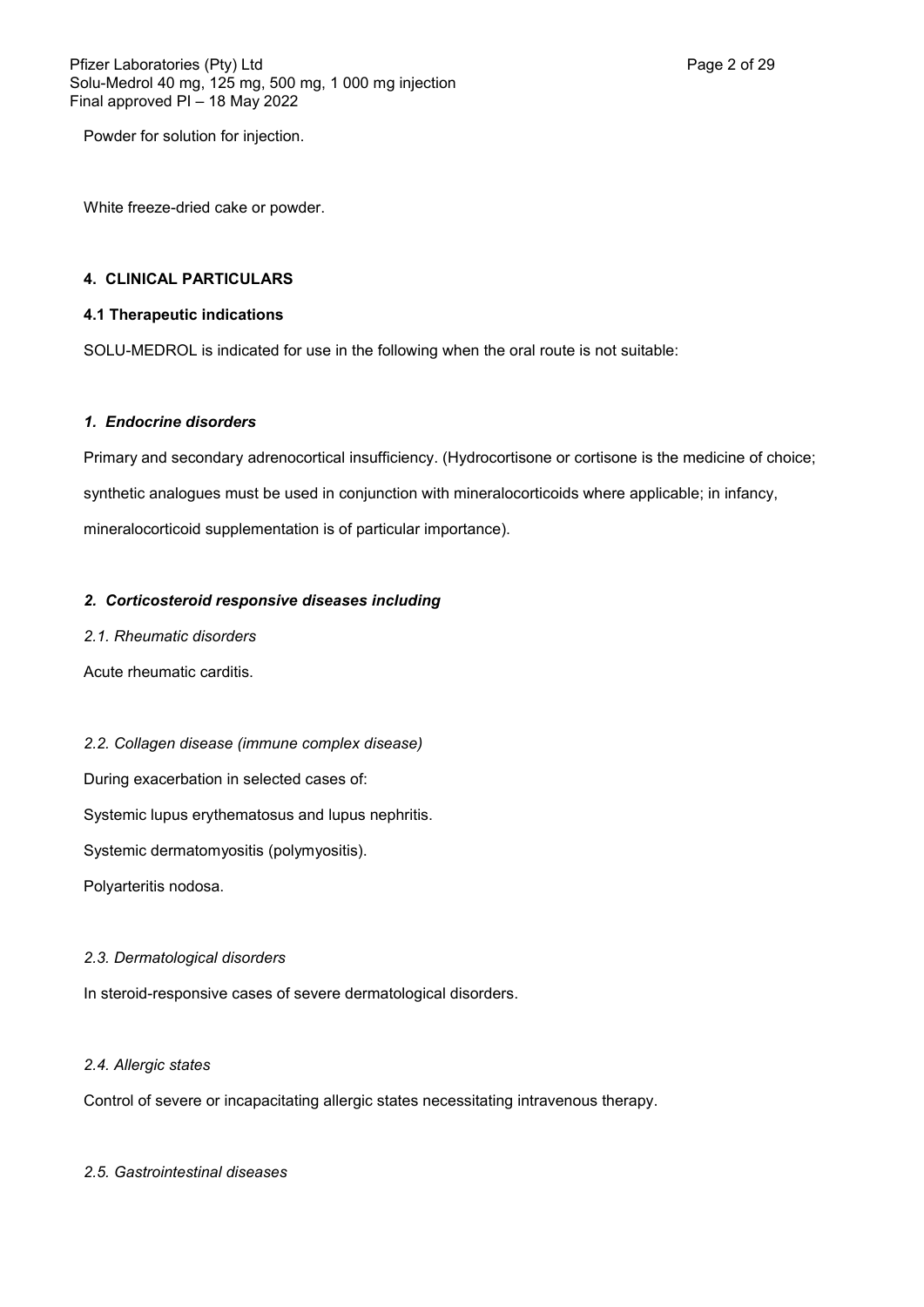Control of severe or incapacitating ulcerative colitis necessitating intravenous therapy.

## *2.6. Haematological disorders*

Secondary thrombocytopenia of immunological origin in adults in whom IV therapy is indicated.

Idiopathic thrombocytopenic purpura in adults (IV administration only; IM administration is contraindicated).

## *2.7. Nervous system*

Cerebral oedema due to tumour, either primary or metastatic and/or associated with surgical procedures, radiation therapy or head trauma.

Acute exacerbations of multiple sclerosis.

## *2.8. Acute spinal cord injury*

As adjunctive therapy in the treatment of the symptoms of acute spinal cord injury. The treatment should begin within eight hours of injury.

# *2.9. Cardiovascular conditions*

Shock secondary to adrenocortical insufficiency or shock unresponsive to conventional therapy when adrenal cortical insufficiency may be present. (Hydrocortisone is generally the medicine of choice.)

## *2.10. Organ transplantation*

To prevent or treat rejection of organ transplantation.

#### *2.11. Neoplastic diseases*

For the palliative management of leukaemias and lymphomas in adults.

As adjunctive therapy for nausea and vomiting associated with cancer therapy.

# **4.2 Posology and method of administration**

The lowest possible dose of corticosteroid should be used to control the condition under treatment and when reduction in dosage is possible, the reduction should be gradual.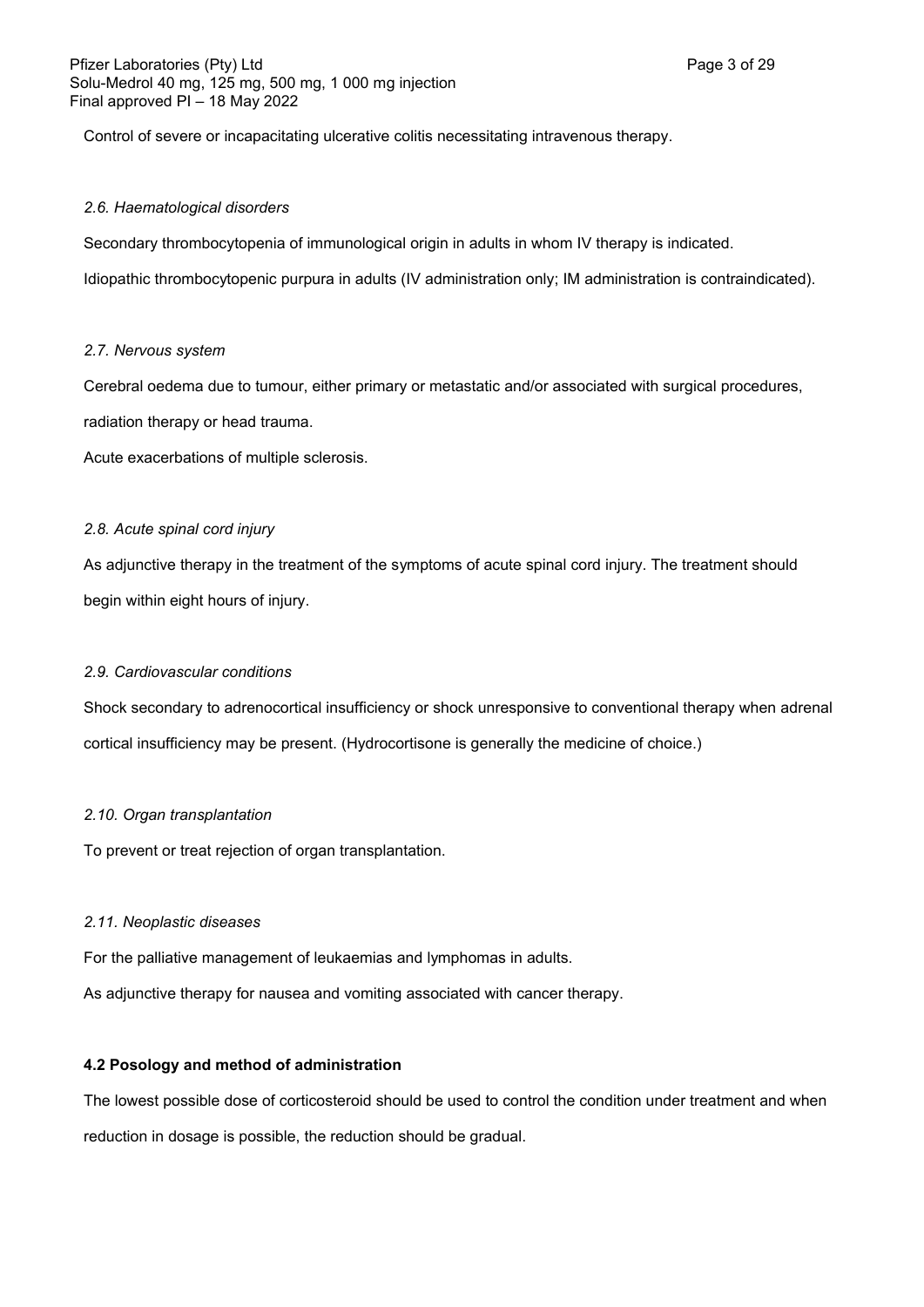Corticosteroid therapy is an adjunct to, and not a replacement for, conventional therapy.

## **Posology**

As adjunctive therapy in life threatening conditions the recommended dose of SOLU-MEDROL is 30 mg per kg, given IV over a period of at least 30 minutes. This dose may be repeated every 4 – 6 hours for up to 48 hours.

For corticosteroid responsive diseases in exacerbation, and unresponsive to standard therapy, pulse dosing may be used.

Suggested dosing schedules are:

*Systemic lupus erythematosus*: 1 g/day for 3 days IV

*Multiple sclerosis*: 1 g/day for 3 days IV or 1 g/day for 5 days IV

*Oedematous states (e.g. lupus nephritis)*: 30 mg/kg every other day for 4 days IV or 1 g/day for 3,5 or 7 days IV

The regimen should be administered over at least 30 minutes and may be repeated if improvement has not occurred within a week after therapy or as the patient's condition dictates.

#### *Acute spinal cord injury*

As adjunctive therapy in the treatment of acute spinal cord injury, administer intravenously, 30 mg methylprednisolone per kilogram of body weight in a bolus dose over a 15 minute period, followed by a 45 minute pause, and then a continuous infusion of 5,4 mg/kg per hour for 23 hours and then stopped abruptly. There should be a separate intravenous site for the infusion pump. The treatment should begin within eight hours of injury.

As adjunctive therapy for the prevention of nausea and vomiting associated with cancer chemotherapy the suggested dosage schedules are:

*Mild to moderate emetogenic chemotherapy*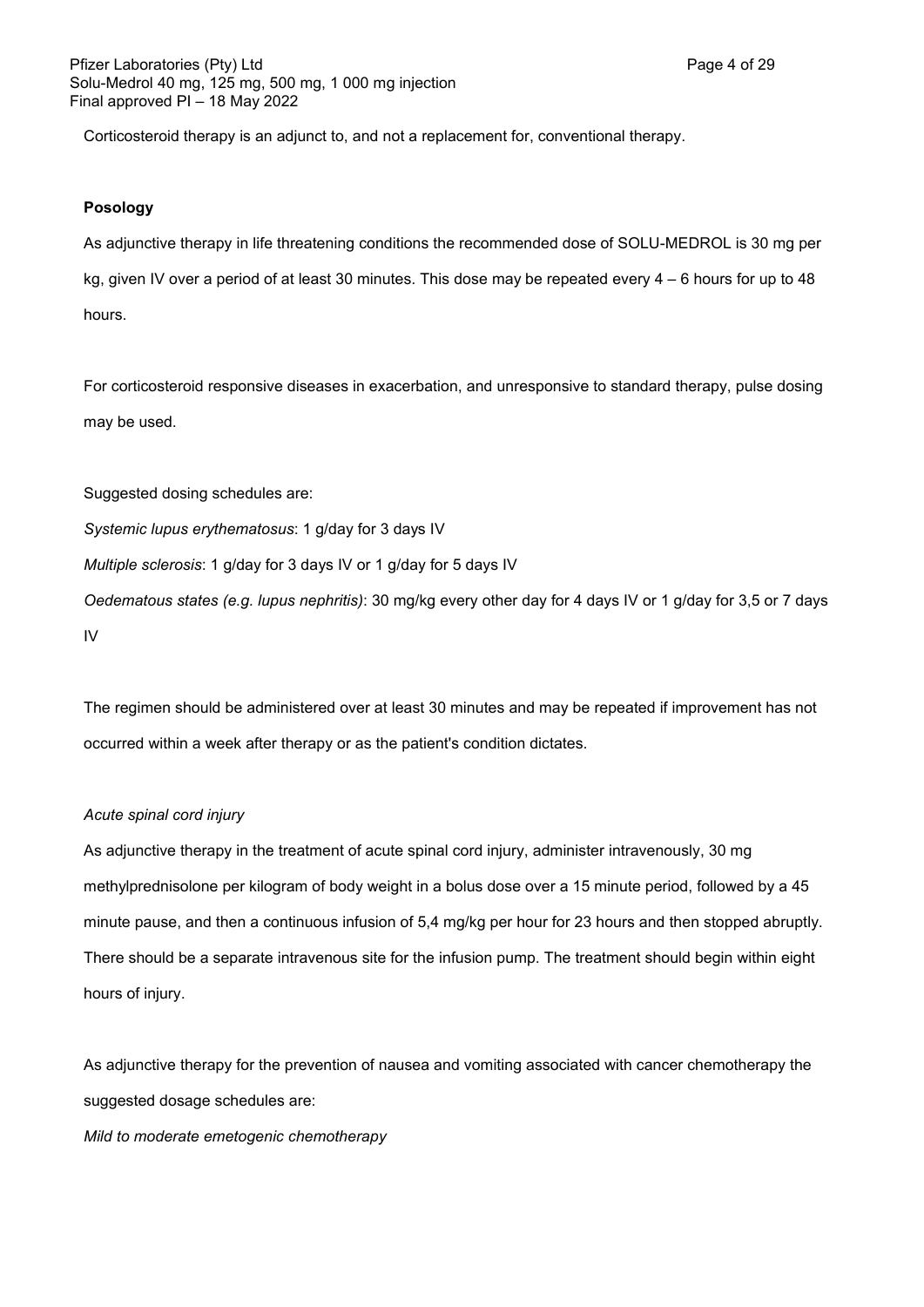Administer 250 mg of SOLU-MEDROL IV over at least 5 minutes, one hour before chemotherapy, at the initiation of chemotherapy, and at the time of discharge.

#### *Severely emetogenic chemotherapy*

Administer 250 mg of SOLU-MEDROL IV over at least 5 minutes with appropriate doses of metoclopramide or a butyrophenone one hour before chemotherapy, then 250 mg SOLU-MEDROL IV at the initiation of chemotherapy and at time of discharge.

In other indications, the initial dose will vary from 10 to 500 mg IV depending on the severity of the disorder being treated. Larger doses may be required for short term management of severe acute conditions. The initial dose, up to 250 mg, should be given intravenously over a period of at least 5 minutes, and if greater than 250 mg, should be given over at least 30 minutes. Subsequent doses may be given intravenously or intramuscularly at intervals dictated by the patient's response and clinical condition.

**Dosage must be decreased or discontinued gradually when SOLU-MEDROL has been administered for more than a few days.** 

Routine laboratory studies must be performed such as urinalysis, 2-hour postprandial blood sugar, determination of blood pressure and body mass, and a chest X-ray should be taken at regular intervals during prolonged therapy. Upper gastrointestinal endoscopy may be indicated in patients with an ulcer history or significant dyspepsia.

#### **Paediatric population**

Dosage must be reduced for infants and children but should be governed by the severity of the condition and response of the patient rather than by the age or size. It should, however, not be less than 0,5 mg per kg every 24 hours.

#### **Method of administration**

For intravenous injection or infusion or intramuscular injection.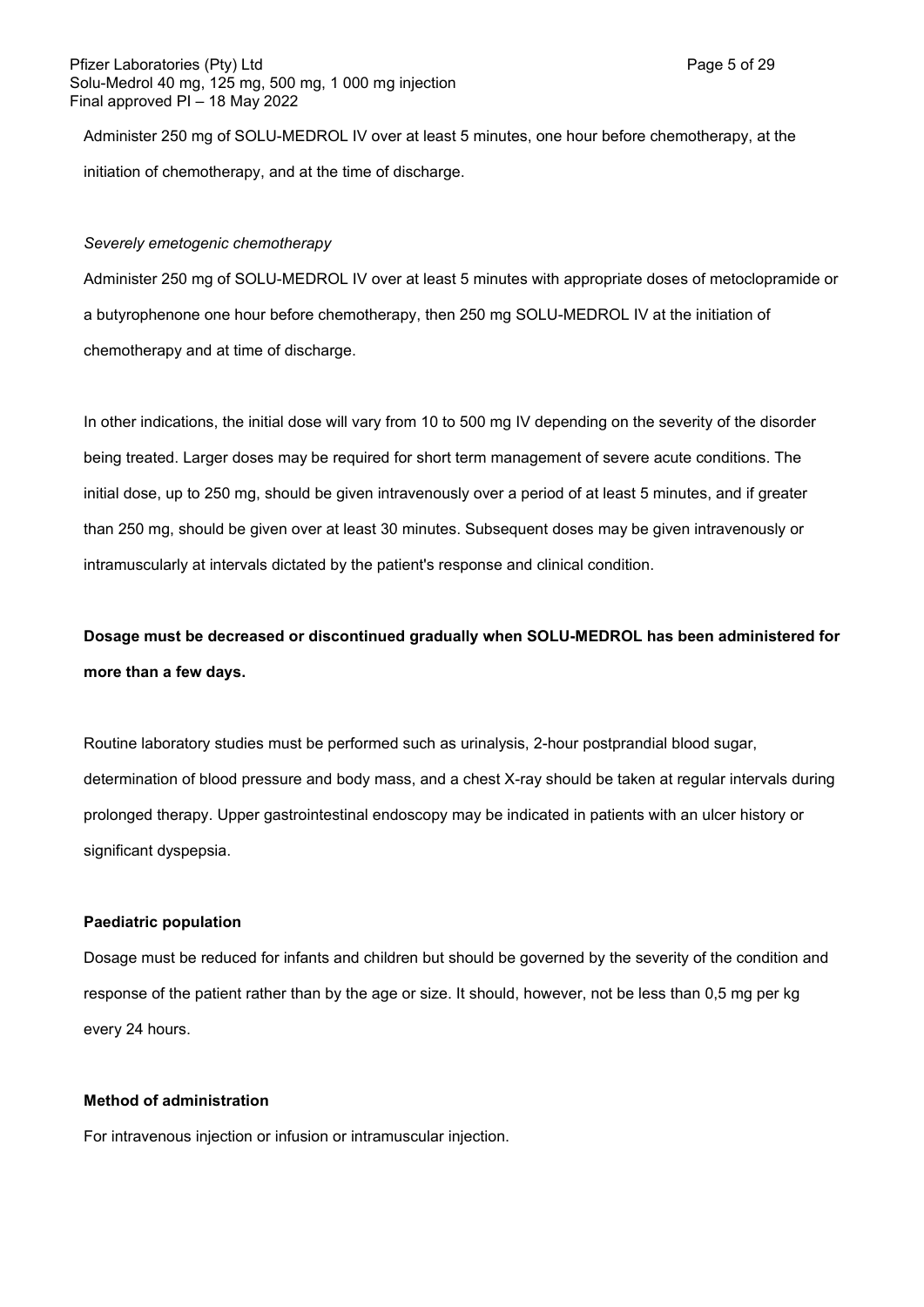To avoid compatibility and stability problems, it is recommended that SOLU-MEDROL be administered separately from other medicines and as either an IV push, through an IV medicine chamber, or as an IV "piggy-back" solution (see section 6.6 for preparation and use).

# **4.3 Contraindications**

SOLU-MEDROL is contraindicated:

• in patients with known hypersensitivity to methylprednisolone or any of the excipients of SOLU-MEDROL

listed in section 6.1

- in patients with systemic fungal infections
- for use by the intrathecal route of administration
- for epidural route of administration
- Administration of live or live, attenuated vaccines is contraindicated in patients receiving immunosuppressive doses of corticosteroids
- Unless considered lifesaving SOLU-MEDROL should not be given to patients with acute psychosis, peptic ulcer, or osteoporosis
- Traumatic brain injury

#### **4.4 Special warnings and precautions for use**

Severe adverse effects have been reported in association with the intrathecal/epidural routes of administration including arachnoiditis, functional gastrointestinal disorder/bladder dysfunction, headache, meningitis, paraparesis/paraplegia, convulsions, sensory disturbances. The frequency of these adverse reactions is not known.

#### *Immunosuppressant effects/increased susceptibility to infections*

Corticosteroids such as SOLU-MEDROL may increase susceptibility to infection, may mask signs of infection, and new infections may appear during their use. There may be decreased resistance and inability to localise infection when corticosteroids such as SOLU-MEDROL are used. Infections with any pathogen including viral, bacterial, fungal, protozoan or helminthic organisms, in any location in the body, may be associated with the use of corticosteroids such as SOLU-MEDROL alone or in combination with other immunosuppressive medicines that affect cellular immunity, humoral immunity, or neutrophil function. These infections can be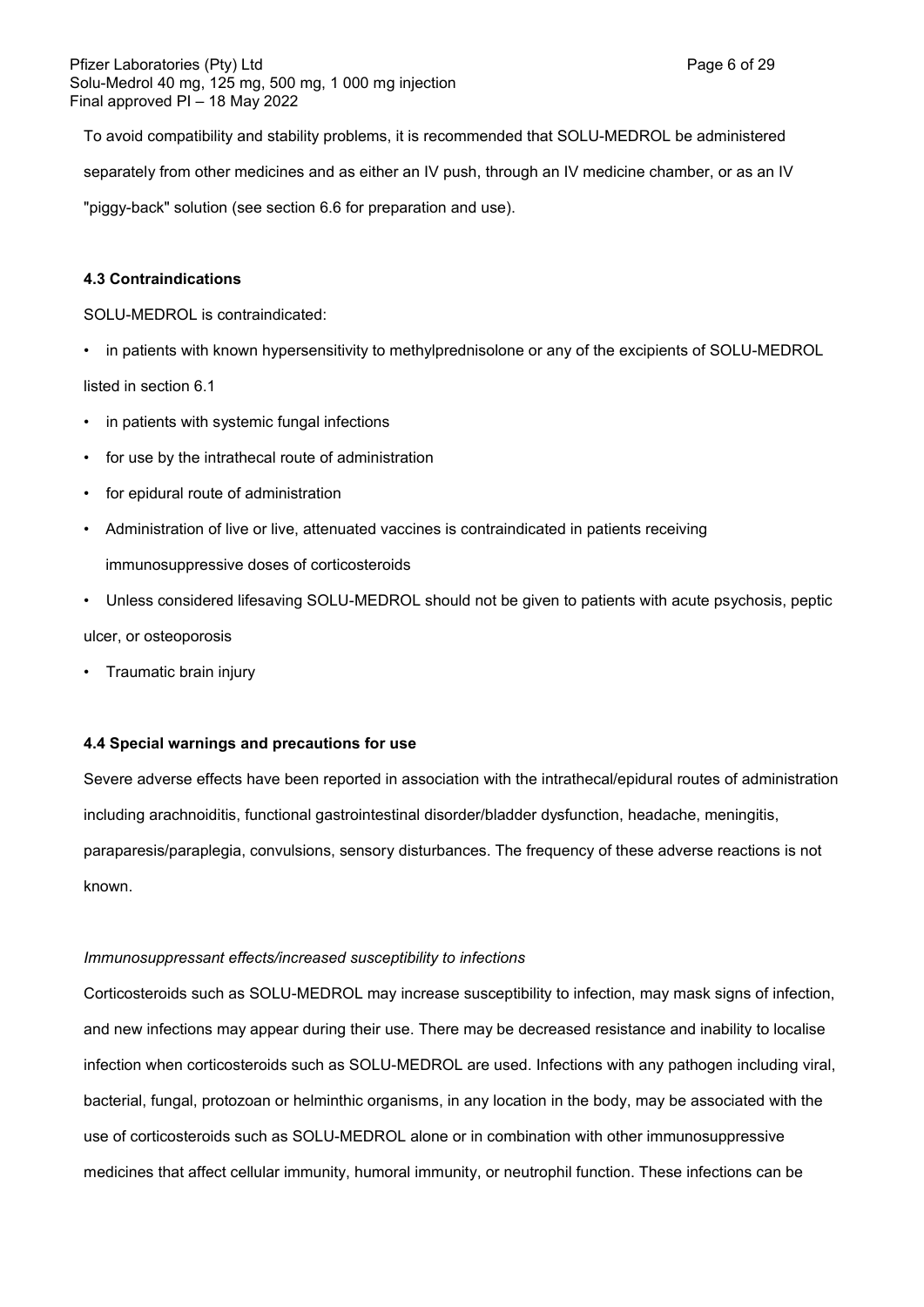severe and may be fatal. With increasing doses of SOLU-MEDROL, the rate of occurrence of infectious complications increases.

Persons who are on medicines which suppress the immune system such as SOLU-MEDROL are more susceptible to infections than healthy individuals. Chicken pox and measles, for example, can have a more serious or even fatal course in non-immune children or adults on corticosteroids including SOLU-MEDROL.

Administration of live or live, attenuated vaccines is contraindicated in patients receiving SOLU-MEDROL. Killed or inactivated vaccines may be administered to patients receiving immunosuppressive doses of SOLU-MEDROL; however, the response to such vaccines may be diminished.

The use of SOLU-MEDROL in active tuberculosis should be restricted to those cases of fulminating or disseminated tuberculosis in which SOLU-MEDROL is used in conjunction with appropriate anti-tuberculosis regimen.

The use of SOLU-MEDROL in patients with latent tuberculosis may activate the tuberculosis. In patients with tuberculin reactivity, close observation is necessary as reactivation of the disease may occur. During prolonged SOLU-MEDROL therapy, these patients should receive chemoprophylaxis.

Kaposi's sarcoma has been reported to occur in patients receiving corticosteroid therapy such as SOLU-MEDROL. Discontinuation of SOLU-MEDROL may result in clinical remission.

The role of corticosteroids in septic shock has been controversial, with early studies reporting both beneficial and detrimental effects. More recently, supplemental corticosteroids have been suggested to be beneficial in patients with established septic shock who exhibit adrenal insufficiency. However, their routine use in septic shock is not recommended and a systematic review concluded that short-course, high-dose corticosteroids did not support use. However, meta-analyses, and a review suggest that longer courses  $(5 - 11 \text{ days})$  of lowdose corticosteroids might reduce mortality, especially in patients with vasopressor-dependent septic shock.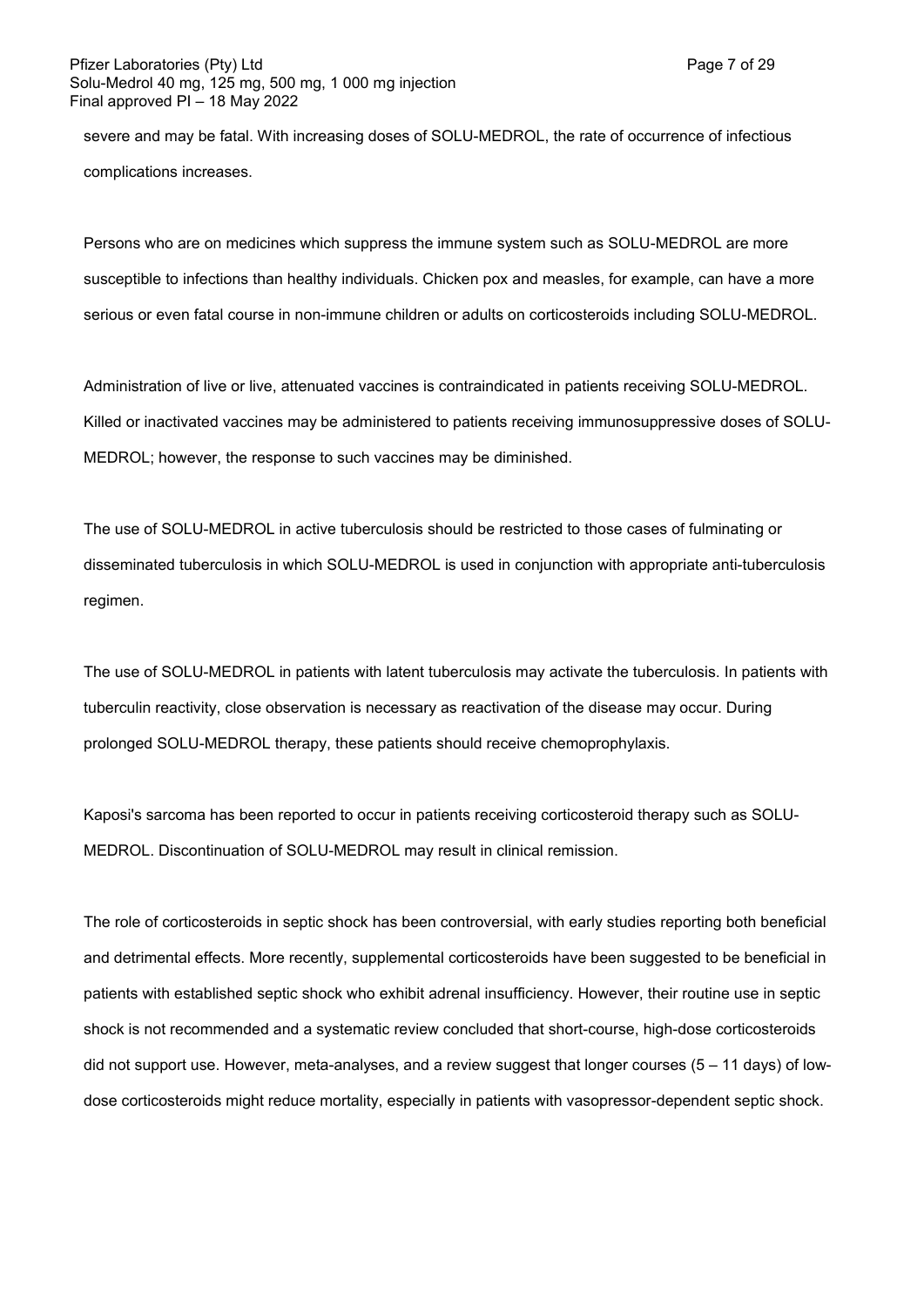Increased mortality may occur in some subgroups at higher risk i.e. elevated creatinine greater than 2,0 mg % (170 µmol/L) or secondary infections.

#### *Immune system effects*

Hypersensitivity reactions (e.g. angioedema) may occur, including skin reactions and anaphylactic/anaphylactoid reactions. Appropriate precautionary measures should be taken prior to administration of SOLU-MEDROL, especially when the patient has a history of allergy to any medicine.

#### *Endocrine effects*

In patients on SOLU-MEDROL therapy of 2 to 3 weeks or more who are subjected to stress, increased dosage of corticosteroids before, during and after the stressful situation may be indicated.

Corticosteroids administered for prolonged periods may result in hypothalamic-pituitary-adrenal (HPA) suppression (secondary adrenocortical insufficiency).

Acute adrenal insufficiency leading to a fatal outcome may occur if glucocorticoids are withdrawn abruptly.

SOLU-MEDROL-induced secondary adrenocortical insufficiency may be minimised by gradual reduction of dosage. This type of insufficiency may persist for months after discontinuation of therapy; therefore, in any situation of stress occurring during that period, SOLU-MEDROL therapy should be reinstituted. Since mineralocorticoid secretion may be impaired, salt and/or a mineralocorticoid should be administered concurrently.

A steroid "withdrawal syndrome" may also occur following abrupt discontinuance of glucocorticoids and may cause anorexia, nausea, vomiting, lethargy, headache, fever, joint pain, desquamation, myalgia, weight loss, and/or hypotension.

Because glucocorticoids such as SOLU-MEDROL can produce or aggravate Cushing's syndrome, SOLU-MEDROL should be avoided in patients with Cushing's disease.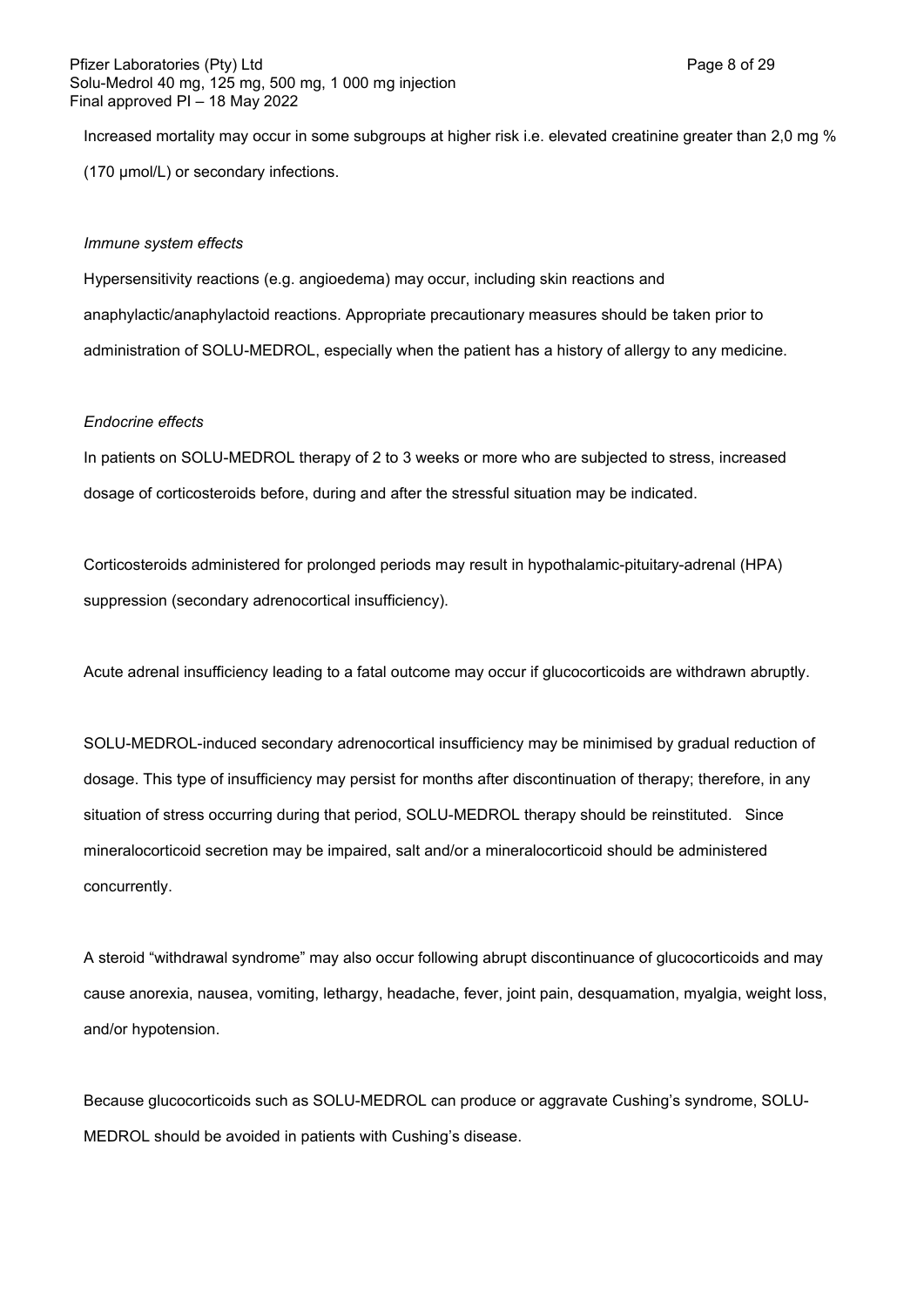There is an enhanced effect of corticosteroids including SOLU-MEDROL on patients with hypothyroidism.

#### *Metabolism and nutrition*

Corticosteroids, including SOLU-MEDROL, can increase blood glucose, worsen pre-existing diabetes, and predispose those on long-term corticosteroid therapy to diabetes mellitus.

#### *Psychiatric effects*

Psychic derangements may appear when corticosteroids including SOLU-MEDROL are used, ranging from euphoria, insomnia, mood swings, personality changes, and severe depression to frank psychotic manifestations. Also, existing emotional instability or psychotic tendencies may be aggravated by corticosteroids such as SOLU-MEDROL.

Potentially severe psychiatric adverse reactions may occur with corticosteroids such as SOLU-MEDROL (see section 4.8, Psychiatric disorders). Symptoms typically emerge within a few days or weeks of starting treatment. Most reactions recover after either dose reduction or withdrawal, although specific treatment may be necessary.

Psychological effects have been reported upon withdrawal of corticosteroids including SOLU-MEDROL; the frequency is unknown. Patients/caregivers should be encouraged to seek medical attention if psychological symptoms develop in the patient, especially if depressed mood or suicidal ideation is suspected. Patients/caregivers should be alert to possible psychiatric disturbances that may occur either during or immediately after dose tapering/withdrawal of SOLU-MEDROL.

#### *Nervous system effects*

SOLU-MEDROL should be used with caution in patients with seizure disorders.

SOLU-MEDROL should be used with caution in patients with myasthenia gravis (see myopathy statement in Musculoskeletal effects section).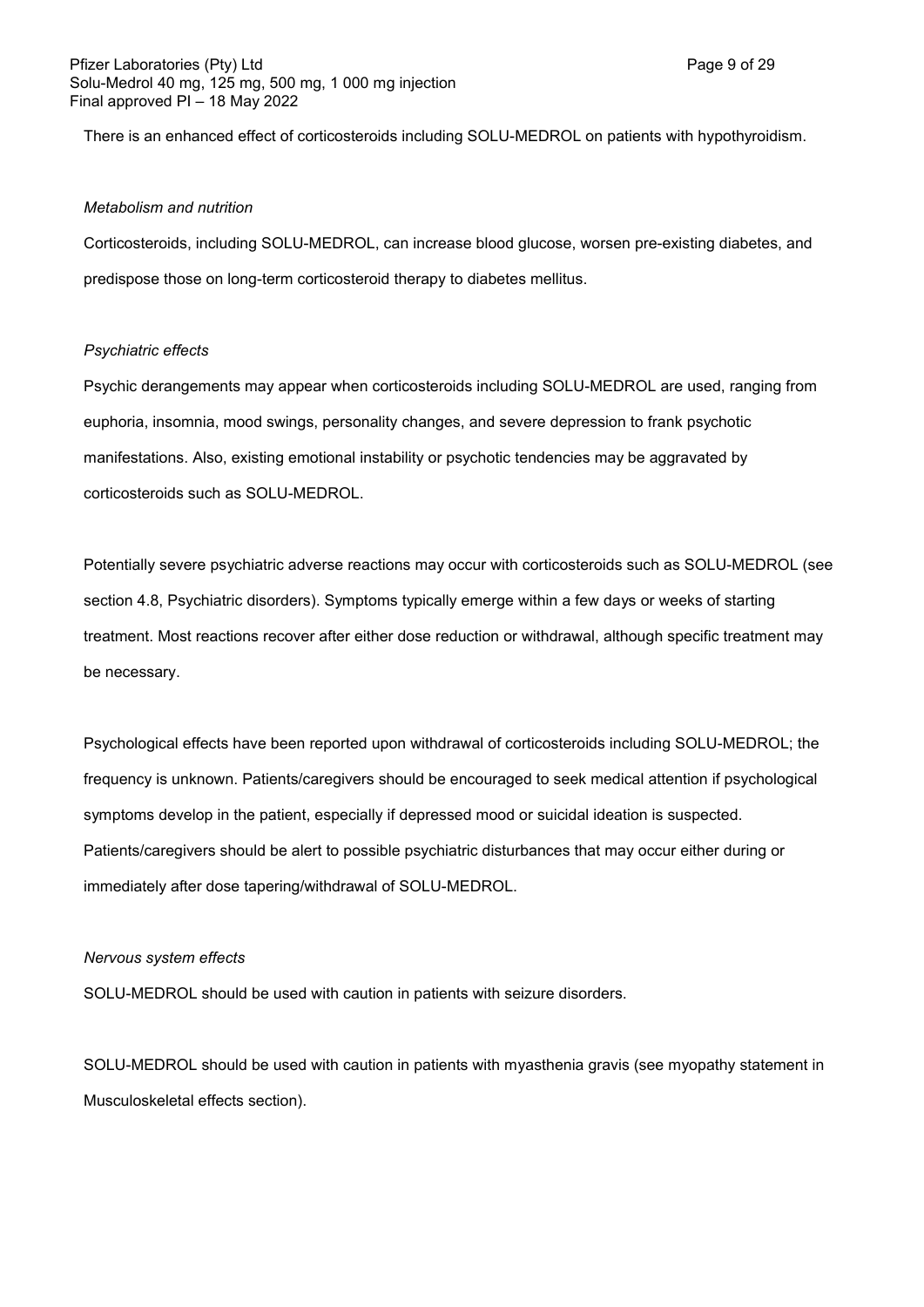Although controlled clinical trials have shown corticosteroids including SOLU-MEDROL to be effective in speeding the resolution of acute exacerbations of multiple sclerosis, they do not show that corticosteroids including SOLU-MEDROL affect the ultimate outcome or natural history of the disease. The studies do show that relatively high doses of corticosteroids are necessary to demonstrate a significant effect (see section 4.2).

Severe medical events have been reported in association with the intrathecal/epidural routes of administration (see section 4.8).

There have been reports of epidural lipomatosis in patients taking corticosteroids, typically with long-term use at high doses. The onset of symptoms is usually gradual. The symptoms may include back pain and sensory or motor disorders.

#### *Ocular effects*

SOLU-MEDROL should not be used in patients with ocular herpes simplex because of possible corneal perforation.

Prolonged use of corticosteroids including SOLU-MEDROL may produce posterior subcapsular cataracts and nuclear cataracts (particularly in children), exophthalmos or increased intraocular pressure, which may result in glaucoma with possible damage to the optic nerves. Establishment of secondary fungal and viral infections of the eye may also be enhanced in patients receiving glucocorticoids such as SOLU-MEDROL.

Corticosteroid therapy including SOLU-MEDROL has been associated with central serous chorioretinopathy, which may lead to retinal detachment.

Patients on repeated/prolonged courses of steroids should have regular ophthalmic examination/assessments.

#### *Cardiac effects*

Adverse effects of glucocorticoids including SOLU-MEDROL on the cardiovascular system, such as dyslipidaemia and hypertension, may predispose treated patients with existing cardiovascular risk factors to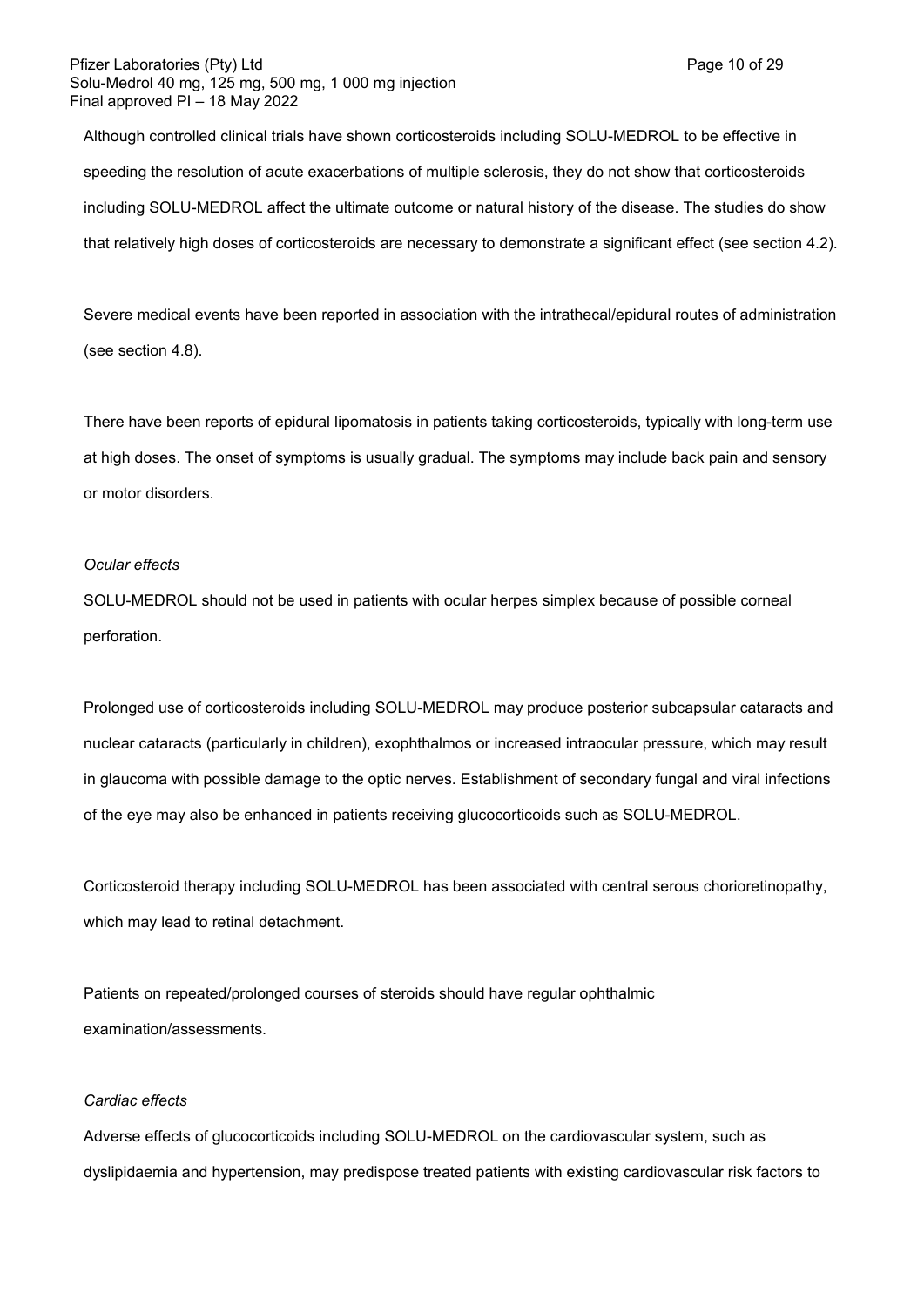additional cardiovascular effects especially if high doses and prolonged courses are used. Accordingly, SOLU-MEDROL should be employed judiciously in such patients, and attention should be paid to risk modification and additional cardiac monitoring if needed. Low dose and alternate day therapy may reduce the incidence of complications in corticosteroid therapy.

There are reports of cardiac dysrhythmias, and/or circulatory collapse, and/or cardiac arrest following the rapid administration of large intravenous doses of SOLU-MEDROL (more than 0,5 g administered over a period of less than 10 minutes). Bradycardia has been reported during or after the administration of large doses of SOLU-MEDROL and may be unrelated to the speed or duration of infusion.

Systemic SOLU-MEDROL should be used with caution, and only if strictly necessary, in cases of congestive heart failure.

#### *Vascular effects*

Thrombosis including venous thromboembolism has been reported to occur with corticosteroids including SOLU-MEDROL. As a result, SOLU-MEDROL should be used with caution in patients who have or may be predisposed to thromboembolic disorders.

SOLU-MEDROL should be used with caution in patients with hypertension as SOLU-MEDROL may further increase the blood pressure.

#### *Gastrointestinal effects*

There is no universal agreement on whether corticosteroids such as SOLU-MEDROL per se are responsible for peptic ulcers encountered during therapy; however, glucocorticoid therapy may mask the symptoms of peptic ulcer so that perforation or haemorrhage may occur without significant pain. In combination with NSAIDs, the risk of developing gastrointestinal ulcers is increased.

SOLU-MEDROL should be used with caution in patients with ulcerative colitis if there is a probability of impending perforation, abscess, or other pyogenic infection, diverticulitis, intestinal anastomoses, or active or latent peptic ulcer.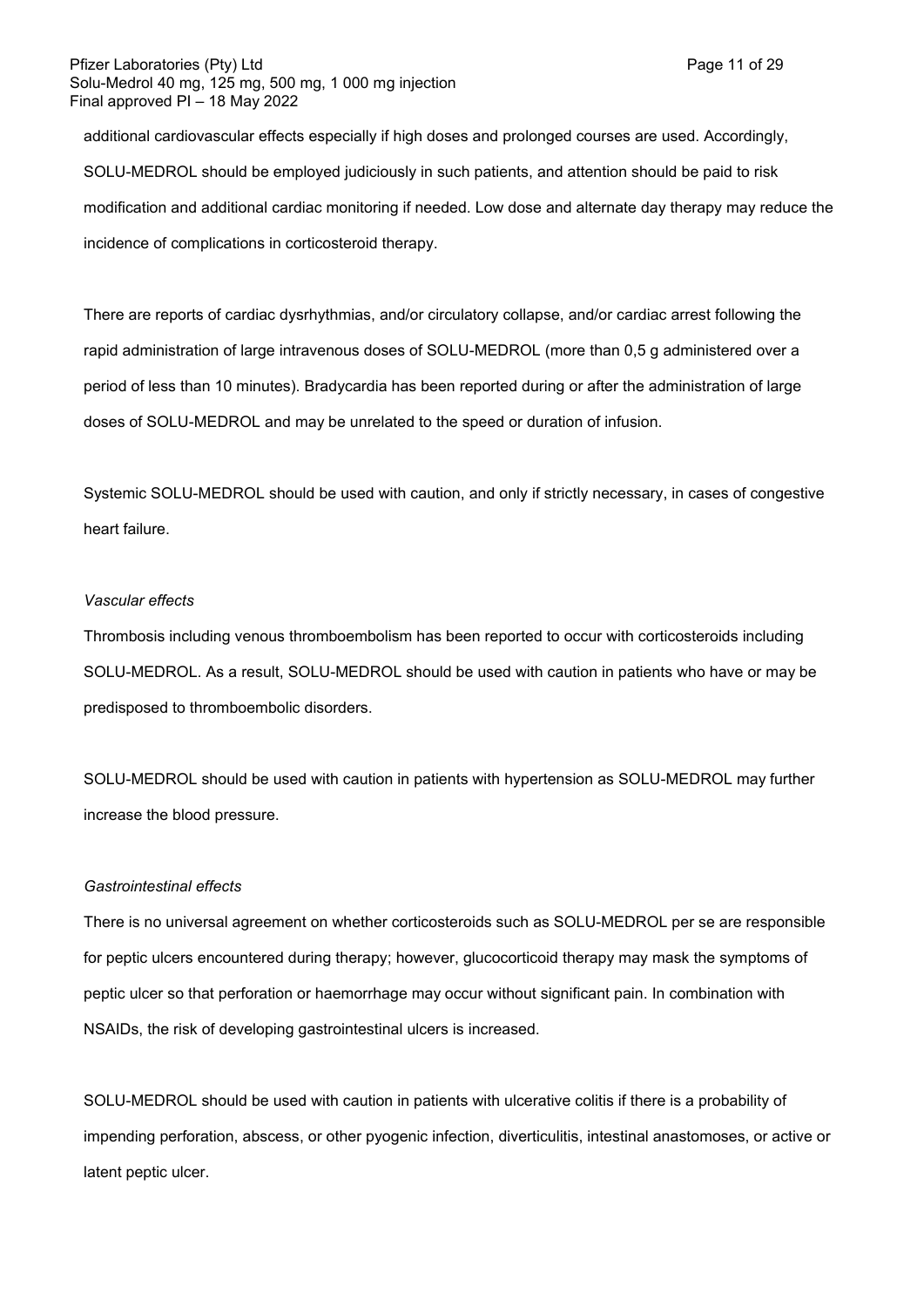#### *Hepatobiliary effects*

High doses of SOLU-MEDROL may produce acute pancreatitis.

### *Musculoskeletal effects*

An acute myopathy has been reported with the use of high doses of corticosteroids including SOLU-MEDROL, most often occurring in patients with disorders of neuromuscular transmission (e.g. myasthenia gravis), or in patients receiving concomitant therapy with anticholinergics, such as neuromuscular blocking medicines (e.g. pancuronium). This acute myopathy is generalised, may involve ocular and respiratory muscles, and may result in quadriparesis. Elevations of creatine kinase may occur. Clinical improvement or recovery after stopping SOLU-MEDROL may require weeks to years.

Osteoporosis is a common but insufficiently recognised adverse effect associated with a long-term use of glucocorticoid including SOLU-MEDROL.

#### *Renal and urinary disorders*

SOLU-MEDROL should be used with caution in patients with renal insufficiency.

#### *Investigations*

Corticosteroids such as SOLU-MEDROL can cause elevation of blood pressure, salt and water retention, and increased excretion of potassium. Dietary salt restriction and potassium supplementation may be necessary. Corticosteroids including SOLU-MEDROL increase calcium excretion.

# *Injury, poisoning and procedural complications*

SOLU-MEDROL is contraindicated in treatment of traumatic brain injury; a multicentre study revealed an increased mortality at 2 weeks and 6 months after injury in patients administered SOLU-MEDROL compared to placebo (see section 4.3).

#### *Other*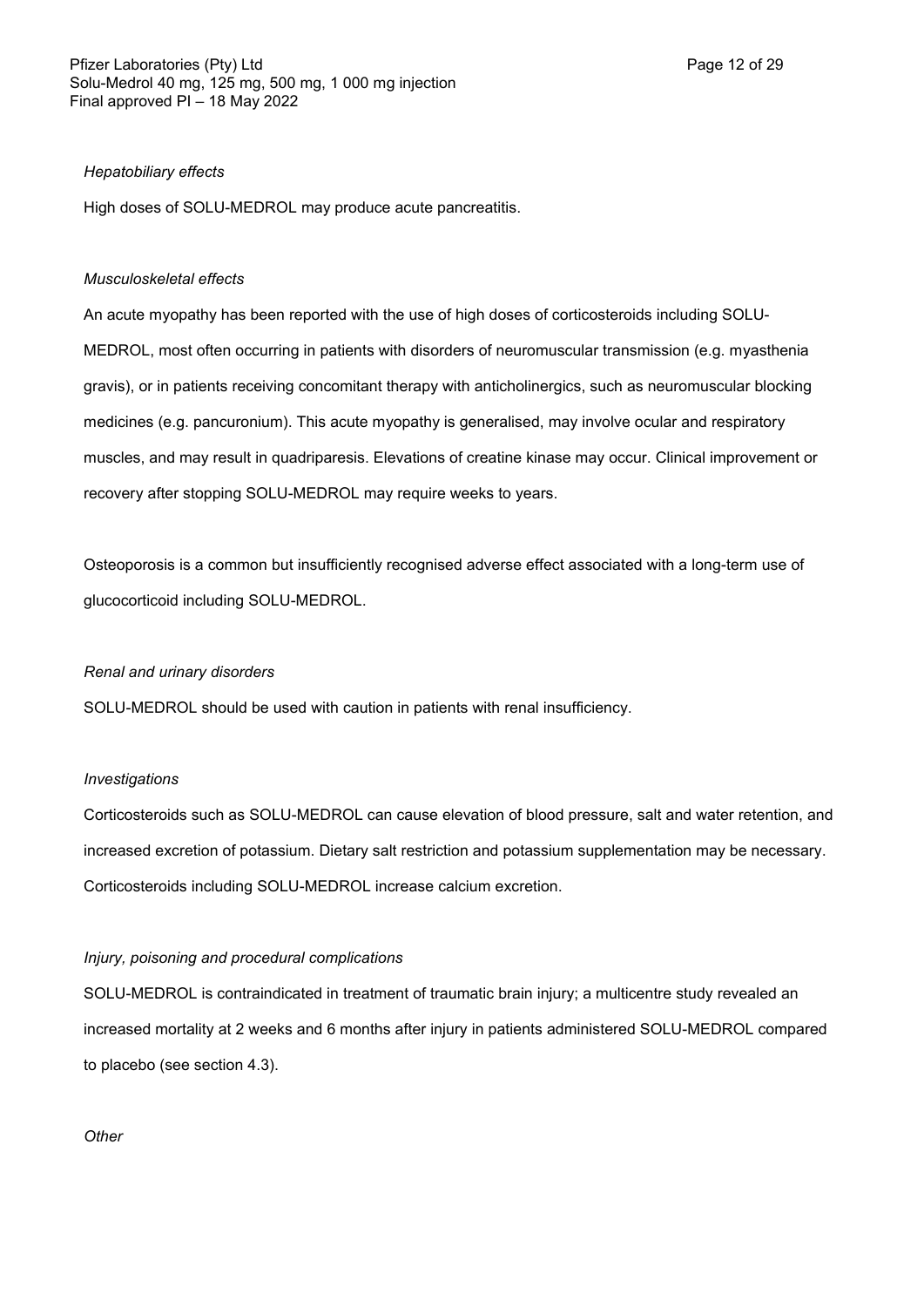The lowest possible dose of corticosteroid should be used to control the condition under treatment, and when reduction in dosage is possible, the reduction should be gradual.

Aspirin and nonsteroidal anti-inflammatory drugs should be used cautiously in conjunction with SOLU-MEDROL.

Pheochromocytoma crisis, which can be fatal, has been reported after administration of systemic corticosteroids. SOLU-MEDROL should only be administered to patients with suspected or identified pheochromocytoma after an appropriate risk/benefit evaluation.

## *Excipients with known effect*

SOLU-MEDROL 40 mg injection contains lactose monohydrate. Patients with rare hereditary problems of galactose intolerance, total lactase deficiency or glucose-galactose malabsorption should not be given SOLU-MEDROL.

# **Paediatric population**

The preservative benzyl alcohol has been associated with serious adverse events, including the "gasping syndrome", and death in paediatric patients. Although normal therapeutic doses of this medicine ordinarily deliver amounts of benzyl alcohol that are substantially lower than those reported in association with the "gasping syndrome", the minimum amount of benzyl alcohol at which toxicity may occur is not known. The risk of benzyl alcohol toxicity depends on the quantity administered and the hepatic capacity to detoxify the chemical. Premature and low-birth weight infants may be more likely to develop toxicity.

Growth and development of infants and children on prolonged SOLU-MEDROL therapy should be carefully observed.

Growth may be suppressed in children receiving long-term SOLU-MEDROL therapy. Alternate-day SOLU-MEDROL therapy may avoid or minimise this side effect.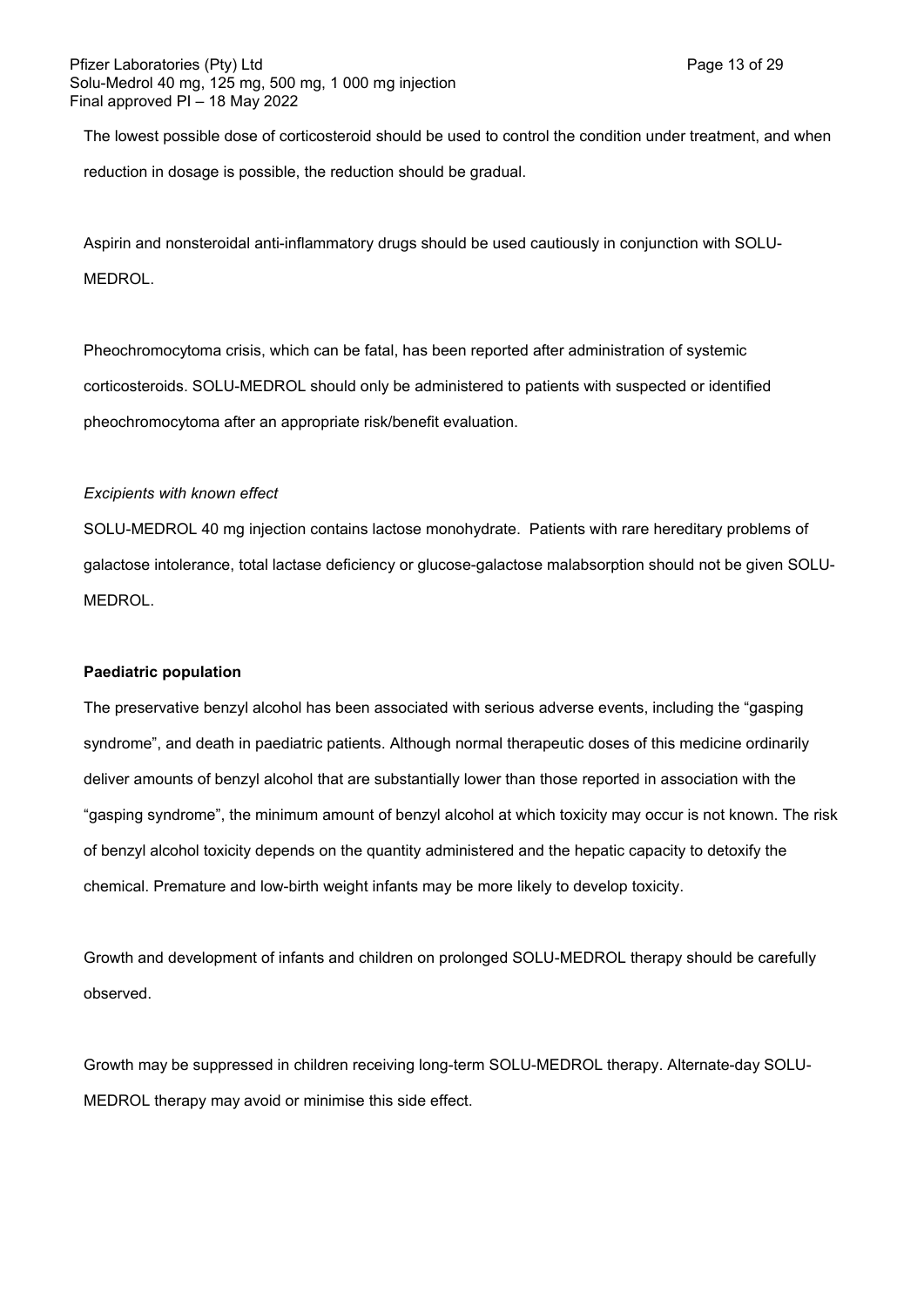Infants and children on prolonged SOLU-MEDROL therapy are at special risk from raised intracranial pressure.

High doses of SOLU-MEDROL may produce pancreatitis in children.

## **4.5 Interaction with other medicines and other forms of interaction**

SOLU-MEDROL is a cytochrome P450 enzyme (CYP) substrate and is mainly metabolised by the CYP3A4 enzyme. CYP3A4 is the dominant enzyme of the most abundant CYP subfamily in the liver of adult humans. It catalyses 6β-hydroxylation of steroids, the essential Phase I metabolic step for both endogenous and synthetic corticosteroids. Many other medicines are also substrates of CYP3A4, some of which have been shown to alter glucocorticoid metabolism by induction (upregulation) or inhibition of the CYP3A4 enzyme.

## *CYP3A4 inhibitors*

Medicines that inhibit CYP3A4 activity generally decrease hepatic clearance and increase the plasma concentration of CYP3A4 substrate medicines, such as SOLU-MEDROL. In the presence of a CYP3A4 inhibitor, the dose of SOLU-MEDROL may need to be titrated to avoid steroid toxicity.

# *CYP3A4 inducers*

Medicines that induce CYP3A4 activity generally increase hepatic clearance, resulting in decreased plasma concentration of medicines that are substrates for CYP3A4. Co-administration may require an increase in SOLU-MEDROL dosage to achieve the desired result.

# *CYP3A4 substrates*

In the presence of another CYP3A4 substrate, the hepatic clearance of SOLU-MEDROL may be affected, with corresponding dosage adjustments required. It is possible that adverse events associated with the use of either medicine alone may be more likely to occur with co-administration.

## *Non-CYP3A4-mediated effects*

Other interactions and effects that occur with SOLU-MEDROL are described in Table 1 below.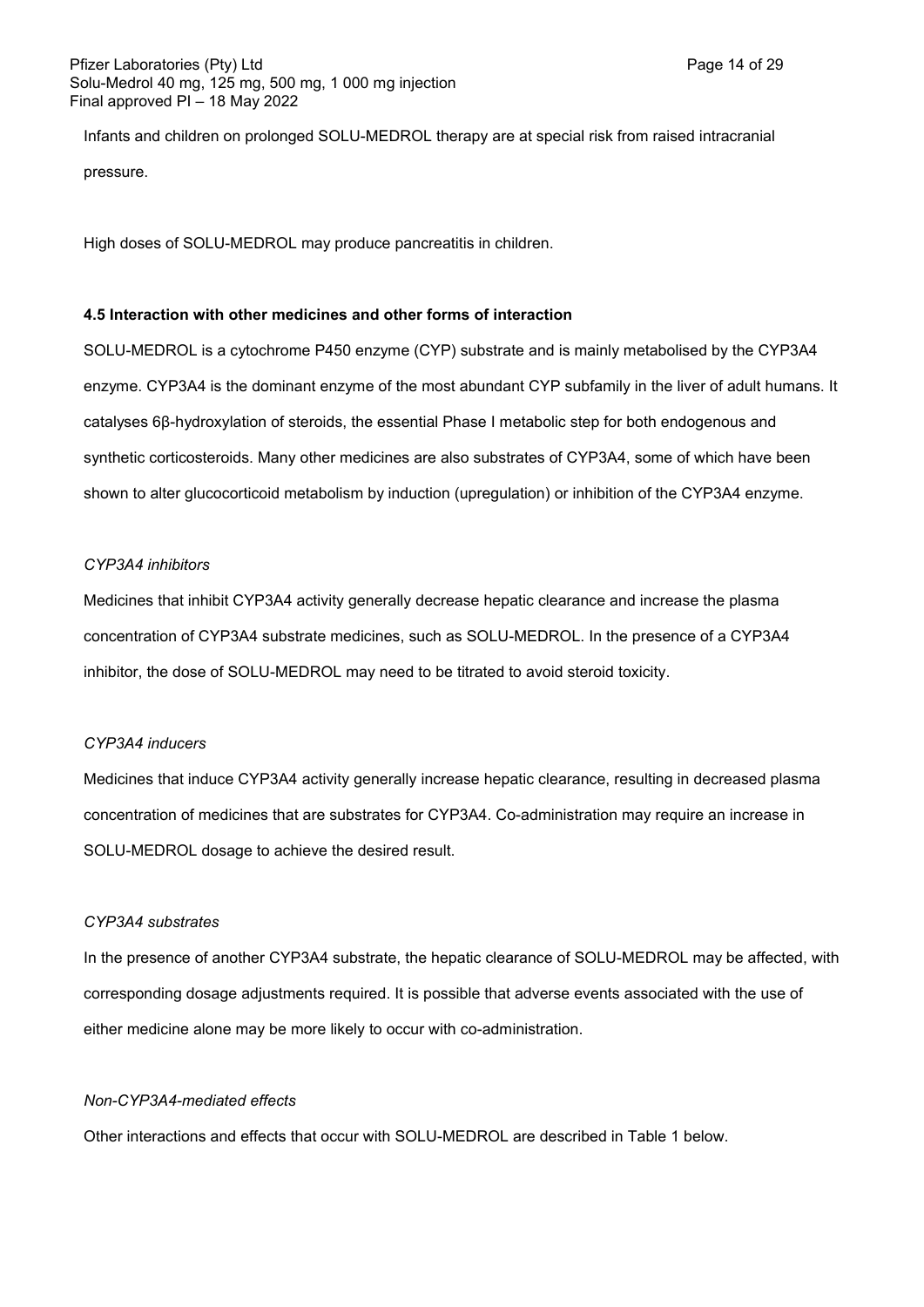Table 1 provides a list and descriptions of the most common and/or clinically important medicine interactions

or effects with *SOLU-MEDROL.*

| <b>Medicine class or type</b> | Interaction/effect                            |
|-------------------------------|-----------------------------------------------|
| <b>MEDICINE or SUBSTANCE</b>  |                                               |
| Antibacterial                 | CYP3A4 INHIBITOR. In addition, there is a     |
| - ISONIAZID                   | potential effect of SOLU-MEDROL to            |
|                               | increase the acetylation rate and clearance   |
|                               | of isoniazid (see CYP3A4 inhibitors above     |
|                               | for the results of the interaction).          |
| Antibiotic, antitubercular    | CYP3A4 INDUCER (see CYP3A4 inducers           |
| - RIFAMPICIN                  | above for the results of the interaction).    |
| Anticoagulants (oral)         | The effect of SOLU-MEDROL on oral             |
| - WARFARIN                    | anticoagulants is variable. There are reports |
|                               | of enhanced as well as diminished effects of  |
|                               | anticoagulants when given concurrently with   |
|                               | corticosteroids. Therefore, coagulation       |
|                               | indices should be monitored to maintain the   |
|                               | desired anticoagulant effects.                |
| Anticonvulsants               | CYP3A4 INDUCER (and SUBSTRATE)                |
| - CARBAMAZEPINE               | (see CYP3A4 inducers and CYP3A4               |
|                               | substrates above for the results of the       |
|                               | interaction).                                 |
| Anticonvulsants               | CYP3A4 INDUCERS (see CYP3A4                   |
| - PHENOBARBITAL               | inducers above for the results of the         |
| (PHENOBARBITONE)              | interaction).                                 |
| - PHENYTOIN                   |                                               |
| Anticholinergics              | Corticosteroids may influence the effect of   |

*Table 1. Important medicine or substance interactions/effects with SOLU-MEDROL*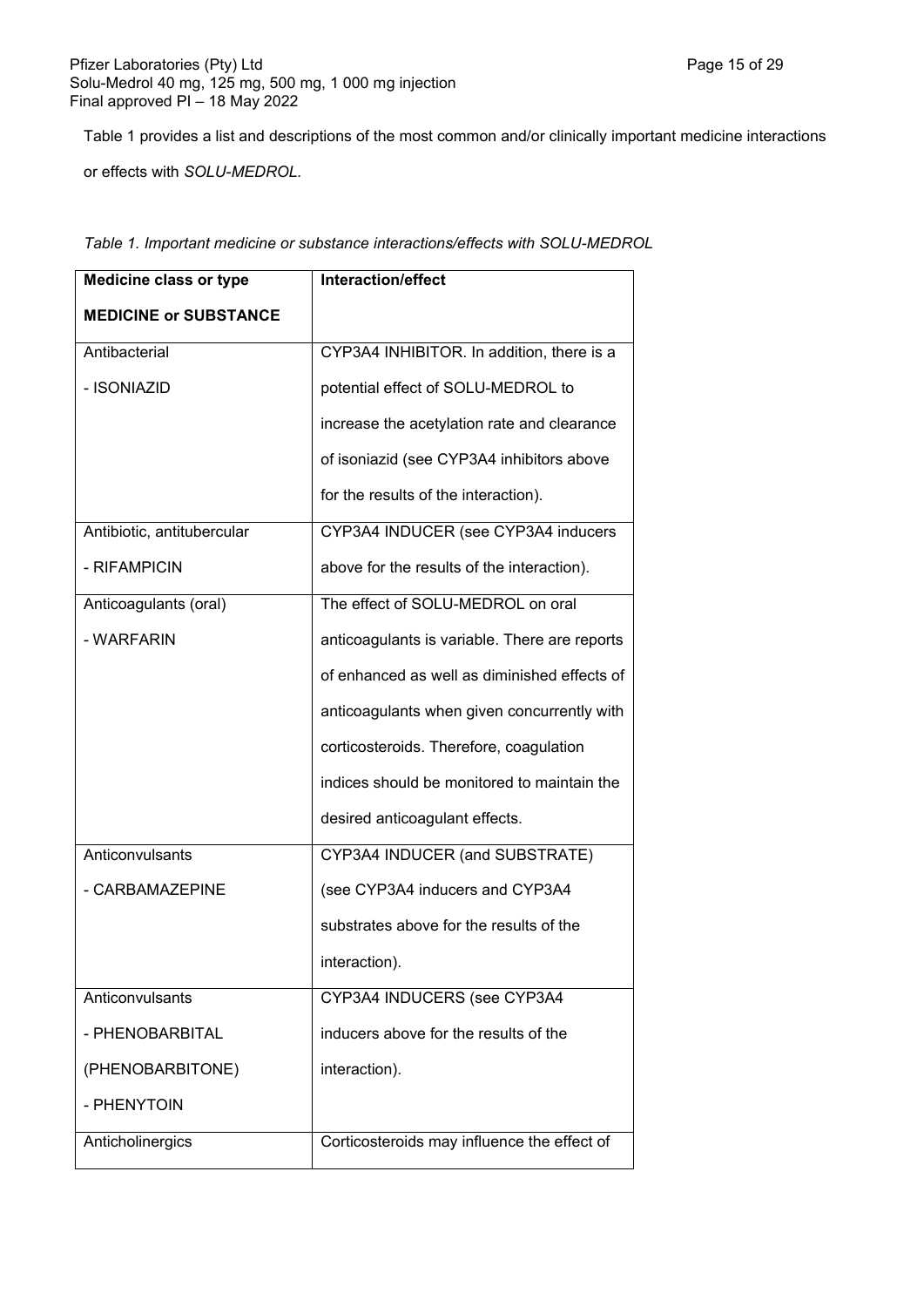| - NEUROMUSCULAR     | anticholinergics.                             |
|---------------------|-----------------------------------------------|
| <b>BLOCKERS</b>     | 1) An acute myopathy has been reported        |
|                     | with the concomitant use of high doses of     |
|                     | corticosteroids and anticholinergics, such as |
|                     | neuromuscular blocking medicines (see         |
|                     | section 4.4, Musculoskeletal effects).        |
|                     | 2) Antagonism of the neuromuscular            |
|                     | blocking effects of all competitive           |
|                     | neuromuscular blockers.                       |
| Anticholinesterases | Steroids may reduce the effects of            |
|                     | anticholinesterases in myasthenia gravis.     |
| Antidiabetics       | Because corticosteroids may increase blood    |
|                     | glucose concentrations, dosage                |
|                     | adjustments of antidiabetic medicines may     |
|                     | be required.                                  |
| Antiemetic          | CYP3A4 INHIBITORS (and SUBSTRATES)            |
| - APREPITANT        | (see CYP3A4 inhibitors and CYP3A4             |
| - FOSAPREPITANT     | substrates above for the results of the       |
|                     | interaction).                                 |
| Antifungal          | CYP3A4 INHIBITORS (and SUBSTRATES)            |
| - ITRACONAZOLE      | (see CYP3A4 inhibitors and CYP3A4             |
| - KETOCONAZOLE      | substrates above for the results of the       |
|                     | interaction).                                 |
| Antivirals          | CYP3A4 INHIBITORS (and SUBSTRATES)            |
| - HIV-PROTEASE      | (see CYP3A4 inhibitors and CYP3A4             |
| <b>INHIBITORS</b>   | substrates above for the results of the       |
|                     | interaction).                                 |
|                     | 1) Protease inhibitors, such as indinavir and |
|                     | ritonavir, may increase plasma                |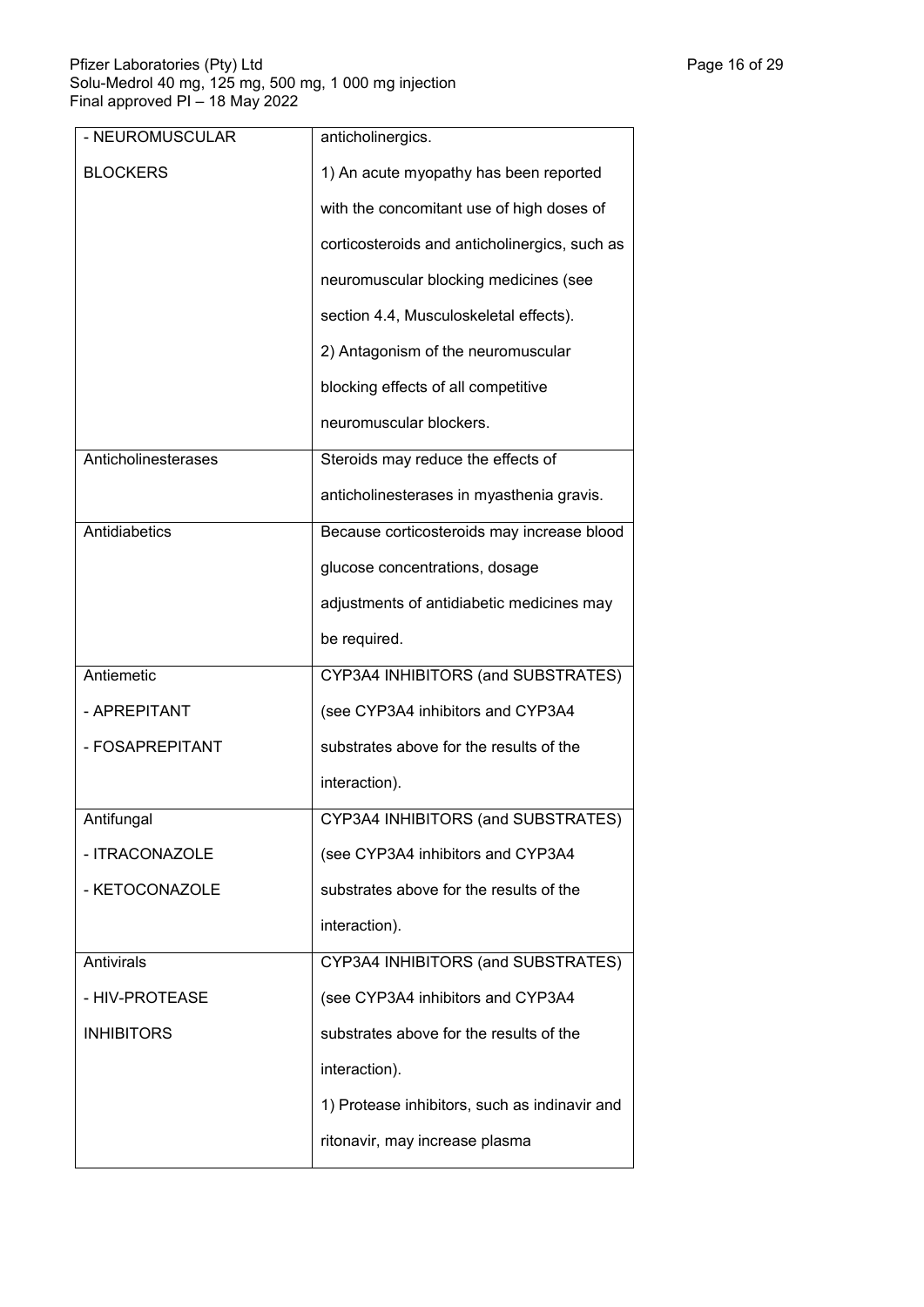|                         | concentrations of corticosteroids.              |
|-------------------------|-------------------------------------------------|
|                         | 2) Corticosteroids may induce the               |
|                         | metabolism of HIV-protease inhibitors           |
|                         | resulting in reduced plasma concentrations.     |
|                         | Steroids are also known inducers of CYP         |
|                         | enzymes in animal models and in                 |
|                         | vitro studies. Dexamethasone, at doses          |
|                         | similar to those used in clinical practice, has |
|                         | been shown to increase CYP3A4 activity in       |
|                         | both healthy volunteers and human               |
|                         | hepatocyte cultures. Therefore,                 |
|                         | corticosteroids may induce the metabolism       |
|                         | of HIV-protease inhibitors by upregulation of   |
|                         | CYP3A4.                                         |
| Aromatase inhibitors    | Aminoglutethimide-induced adrenal               |
| - AMINOGLUTETHIMIDE     | suppression may exacerbate endocrine            |
|                         | changes caused by prolonged                     |
|                         | glucocorticoid treatment.                       |
| Calcium channel blocker | CYP3A4 INHIBITOR (and SUBSTRATE)                |
| - DILTIAZEM             | (see CYP3A4 inhibitors and CYP3A4               |
|                         | substrates above for the results of the         |
|                         | interaction).                                   |
| Contraceptives (oral)   | CYP3A4 INHIBITOR (and SUBSTRATE)                |
| - ETHINYLESTRADIOL/     | (see CYP3A4 inhibitors and CYP3A4               |
| <b>NORETHINDRONE</b>    | substrates above for the results of the         |
|                         | interaction).                                   |
| - GRAPEFRUIT JUICE      | CYP3A4 INHIBITOR (see CYP3A4                    |
|                         | inhibitors above for the results of the         |
|                         | interaction).                                   |
|                         |                                                 |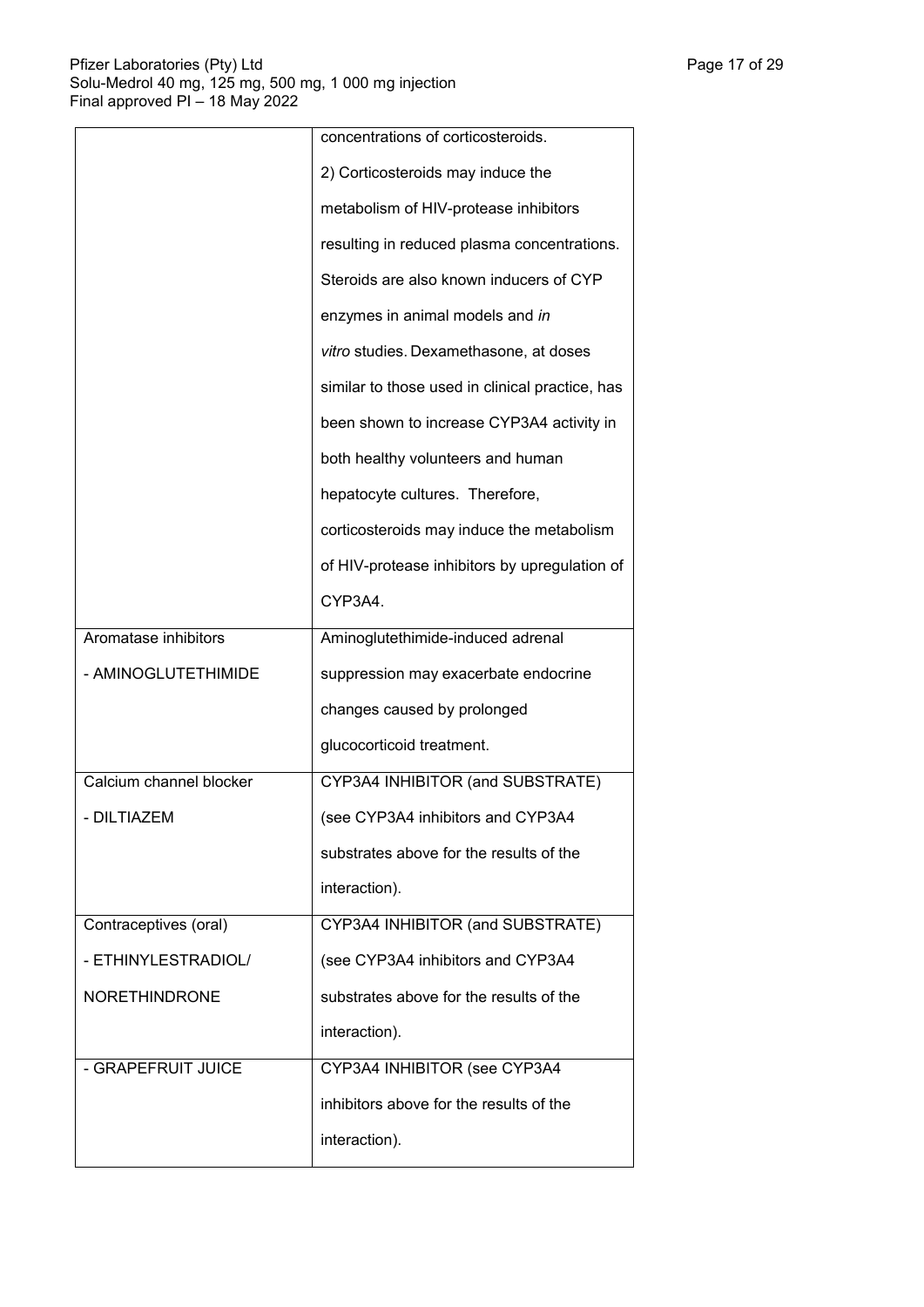| Immunosuppressant          | CYP3A4 INHIBITOR (and SUBSTRATE)            |  |  |
|----------------------------|---------------------------------------------|--|--|
| - CICLOSPORIN              | (see CYP3A4 inhibitors and CYP3A4           |  |  |
|                            | substrates above for the results of the     |  |  |
|                            | interaction).                               |  |  |
|                            | 1) Mutual inhibition of metabolism occurs   |  |  |
|                            | with concurrent use of cyiclosporine and    |  |  |
|                            | SOLU-MEDROL, which may increase the         |  |  |
|                            | plasma concentrations of either or both     |  |  |
|                            | medicines. Therefore, it is possible that   |  |  |
|                            | adverse events associated with the use of   |  |  |
|                            | either medicine alone may be more likely to |  |  |
|                            | occur upon co-administration.               |  |  |
|                            | 2) Convulsions have been reported with      |  |  |
|                            | concurrent use of SOLU-MEDROL and           |  |  |
|                            | ciclosporin.                                |  |  |
| Immunosuppressant          | CYP3A4 SUBSTRATES (see CYP3A4               |  |  |
| - CYCLOPHOSPHAMIDE         | substrates above for the results of the     |  |  |
| - TACROLIMUS               | interaction).                               |  |  |
| Macrolide antibacterial    | CYP3A4 INHIBITORS (and SUBSTRATES)          |  |  |
| - CLARITHROMYCIN           | (see CYP3A4 inhibitors and CYP3A4           |  |  |
| - ERYTHROMYCIN             | substrates above for the results of the     |  |  |
|                            | interaction).                               |  |  |
| Macrolide antibacterial    | CYP3A4 INHIBITOR (see CYP3A4                |  |  |
| - TROLEANDOMYCIN           | inhibitors above for the results of the     |  |  |
|                            | interaction).                               |  |  |
| NSAIDs (nonsteroidal anti- | 1) There may be increased incidence of      |  |  |
| inflammatory drugs)        | gastrointestinal bleeding and ulceration    |  |  |
| - high-dose ASPIRIN        | when corticosteroids are given with         |  |  |
| (acetylsalicylic acid)     | NSAIDs.                                     |  |  |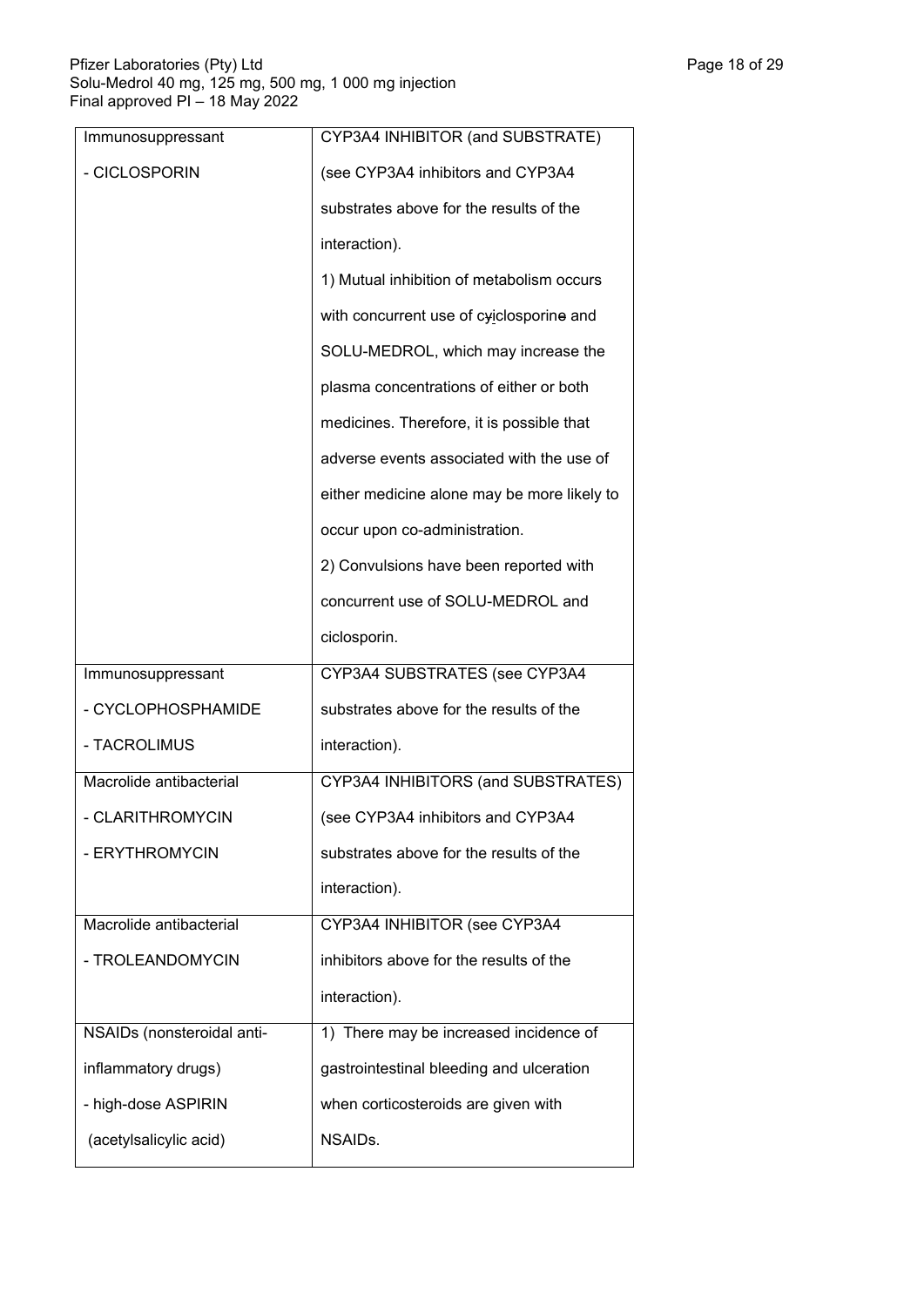|                               | 2) SOLU-MEDROL may increase the                |
|-------------------------------|------------------------------------------------|
|                               | clearance of high-dose aspirin, which can      |
|                               | lead to decreased salicylate serum levels.     |
|                               | Discontinuation of SOLU-MEDROL                 |
|                               | treatment can lead to raised salicylate        |
|                               | serum levels, which could lead to an           |
|                               | increased risk of salicylate toxicity.         |
| Potassium-depleting medicines | When corticosteroids are administered          |
|                               | concomitantly with potassium-depleting         |
|                               | medicines (i.e. diuretics), patients should be |
|                               | observed closely for development of            |
|                               | hypokalaemia. There is also an increased       |
|                               | risk of hypokalaemia with concurrent use of    |
|                               | corticosteroids with amphotericin B,           |
|                               | xanthines, or beta2 agonists.                  |

# **4.6 Fertility, pregnancy and lactation**

# **Pregnancy**

Safety in pregnancy and lactation has not been demonstrated. Adequate human reproductive studies have not been performed with methylprednisolone.

Animal studies have shown that corticosteroids such as SOLU-MEDROL, may cause foetal malformations.

There is no evidence that corticosteroids cause an increased incidence of congenital anomalies when given to

pregnant women, however, when administered for long periods or repeatedly during pregnancy,

corticosteroids may increase the risk of intra-uterine growth retardation.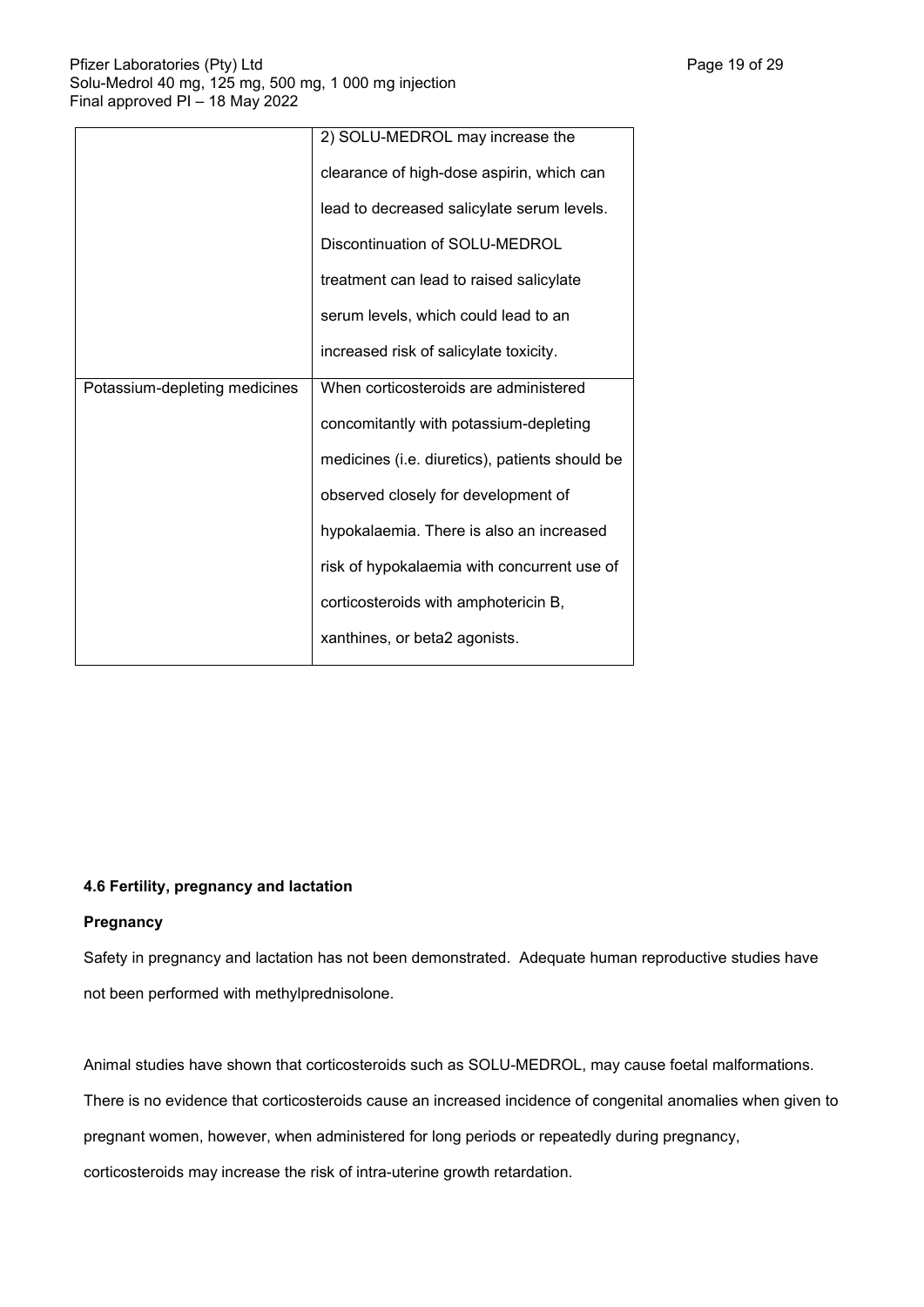SOLU-MEDROL is teratogenic in animals.

Some corticosteroids readily cross the placenta and cause low birth weights in infants born of mothers receiving corticosteroids. In humans, the risk of low birth weight appears to be dose related and may be diminished by administering lower SOLU-MEDROL doses. Infants born to mothers who have received substantial doses of corticosteroids during pregnancy must be carefully observed and evaluated for signs of adrenal insufficiency. Hypoadrenalism may occur in neonates following prenatal exposure to corticosteroids but usually resolves spontaneously following birth and is rarely clinically important.

There are no known effects of corticosteroids on labour and delivery.

Cataracts have been observed in infants born to mothers treated with corticosteroids including SOLU-MEDROL during pregnancy.

Benzyl alcohol can cross the placenta (see section 4.4).

#### **Breastfeeding**

Safety of SOLU-MEDROL in lactation has not been demonstrated. Corticosteroids such as SOLU-MEDROL are excreted in breast milk. Corticosteroids such as SOLU-MEDROL distributed into breast milk may suppress growth and interfere with endogenous glucocorticoid production in nursing infants.

#### **Fertility**

Corticosteroids including SOLU-MEDROL have been shown to impair fertility in animsxal studies.

#### **4.7 Effects on ability to drive and use machines**

The effect of corticosteroids on the ability to drive or use machinery has not been systematically evaluated. Undesirable effects, such as dizziness, vertigo, visual disturbances, and fatigue may occur during treatment with SOLU-MEDROL. If affected, patients should not drive or operate machinery.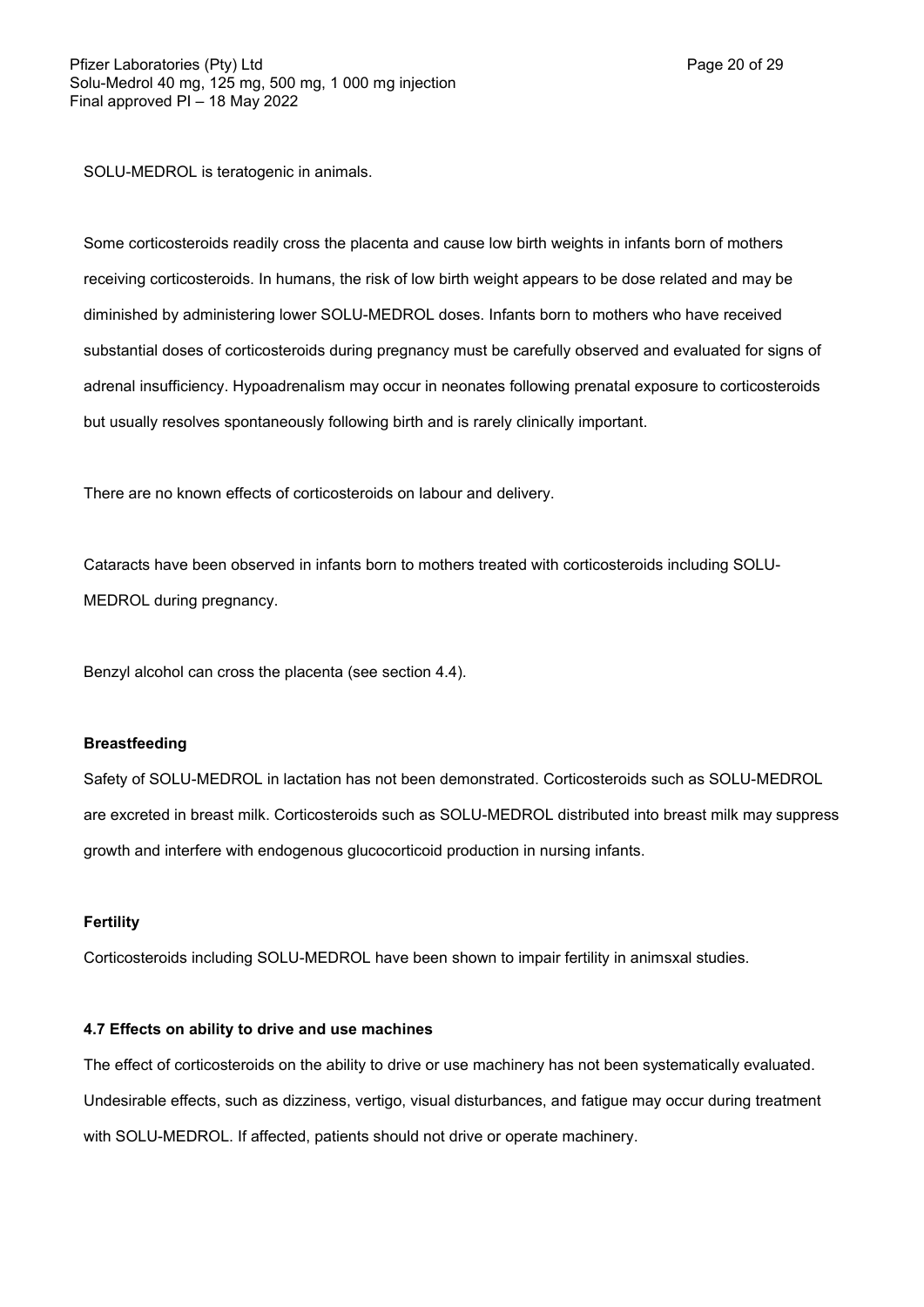# **4.8 Undesirable effects**

# *Tabulated summary of adverse reactions*

The following adverse reactions are listed by system organ class and ranked by frequency where possible.

| <b>MedDRA</b> system       | <b>Frequency</b> | <b>Adverse reactions</b>               |
|----------------------------|------------------|----------------------------------------|
| organ class                |                  |                                        |
| Infections and             | Not known        | Opportunistic infection, infection     |
| infestations               |                  |                                        |
| <b>Blood and lymphatic</b> | Not known        | Leucocytosis                           |
| system disorders           |                  |                                        |
| Immune system              | Not known        | Medicine hypersensitivity (including   |
| disorders                  |                  | anaphylactic reaction and              |
|                            |                  | anaphylactoid reaction)                |
| <b>Endocrine disorders</b> | Not known        | Cushingoid, hypopituitarism, steroid   |
|                            |                  | withdrawal syndrome                    |
| Metabolism and             | Not known        | Lipomatosis, sodium retention, fluid   |
| nutrition disorders        |                  | retention, hypokalaemic alkalosis,     |
|                            |                  | dyslipidaemia, impaired glucose        |
|                            |                  | tolerance, diabetes mellitus,          |
|                            |                  | increased insulin requirement (or oral |
|                            |                  | hypoglycaemic medicines_in             |
|                            |                  | diabetics), negative nitrogen balance  |
|                            |                  | (due to protein catabolism),           |
|                            |                  | increased blood urea, increased        |
|                            |                  | appetite (which may result in          |
|                            |                  | increased weight)                      |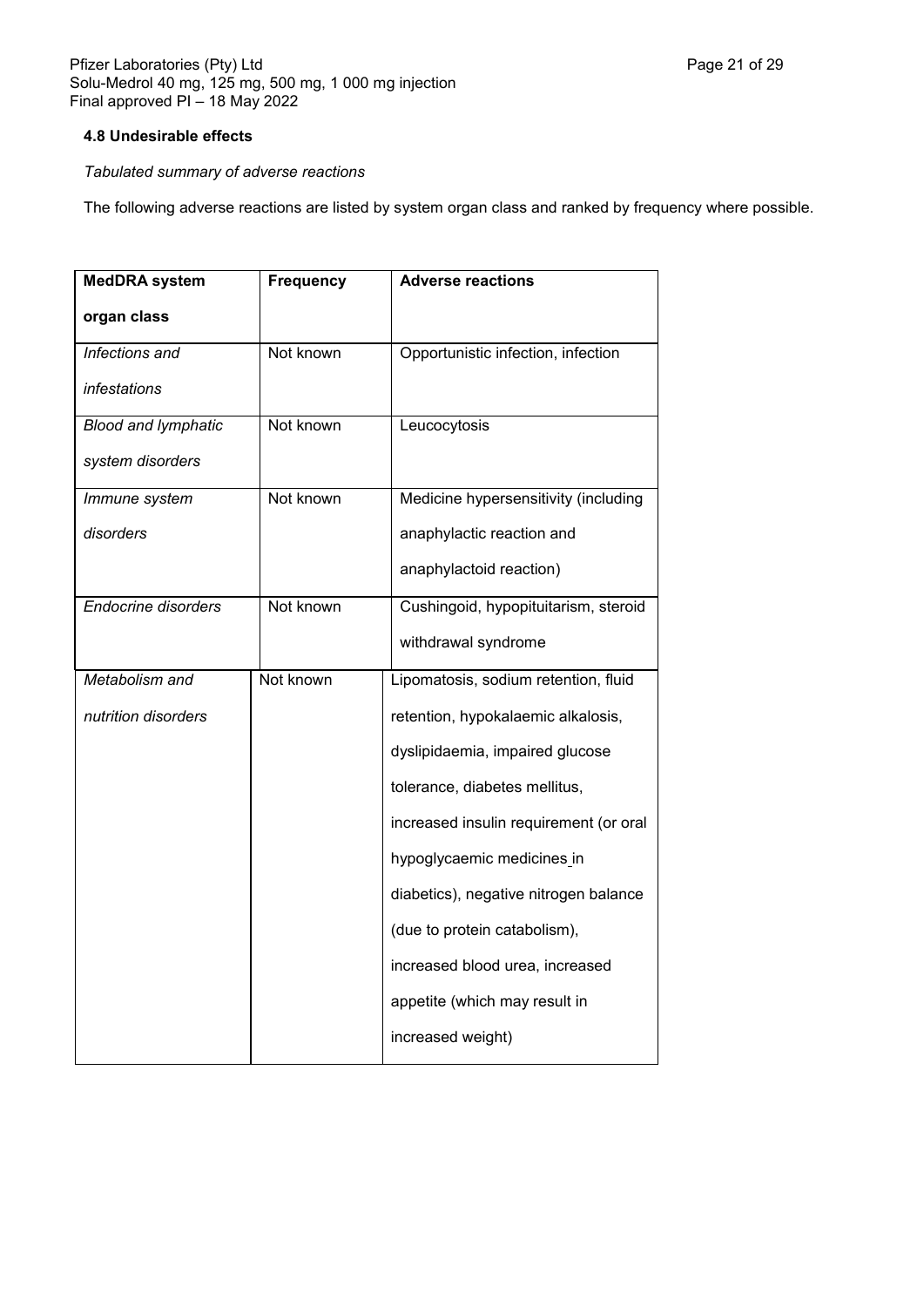| Psychiatric disorders | Not known     | Affective disorder (including        |
|-----------------------|---------------|--------------------------------------|
|                       |               | depressed mood, euphoric mood,       |
|                       |               | affect lability, medicine            |
|                       |               | dependence, suicidal ideation),      |
|                       |               | psychotic disorder (including mania, |
|                       |               | delusion, hallucination, and         |
|                       |               | schizophrenia), mental disorder,     |
|                       |               | personality change, confusional      |
|                       |               | state, anxiety, mood swings,         |
|                       |               | abnormal behaviour, insomnia,        |
|                       |               | irritability                         |
| Nervous system        | Not known     | Epidural lipomatosis with            |
| disorders             |               | neurological deficits/               |
|                       |               | paraesthesia/paralysis, increased    |
|                       |               | intracranial pressure (with          |
|                       |               | papilloedema [benign intracranial    |
|                       |               | hypertension]), convulsion,          |
|                       |               | amnesia, cognitive disorder,         |
|                       |               | dizziness, headache                  |
| Eye disorders         | Not known     | Central serous chorioretinopathy     |
|                       |               | with retinal detachment, cataract,   |
|                       |               | glaucoma, exophthalmos               |
| Ear and labyrinth     | Not known     | Vertigo                              |
| disorders             |               |                                      |
| Cardiac disorders     | Less frequent | Dysrhythmia, bradycardia             |
|                       | Not known     | Congestive cardiac failure (in       |
|                       |               | susceptible patients)                |
| Vascular disorders    | Not known     | Venous thrombosis, hypertension,     |
|                       |               | hypotension                          |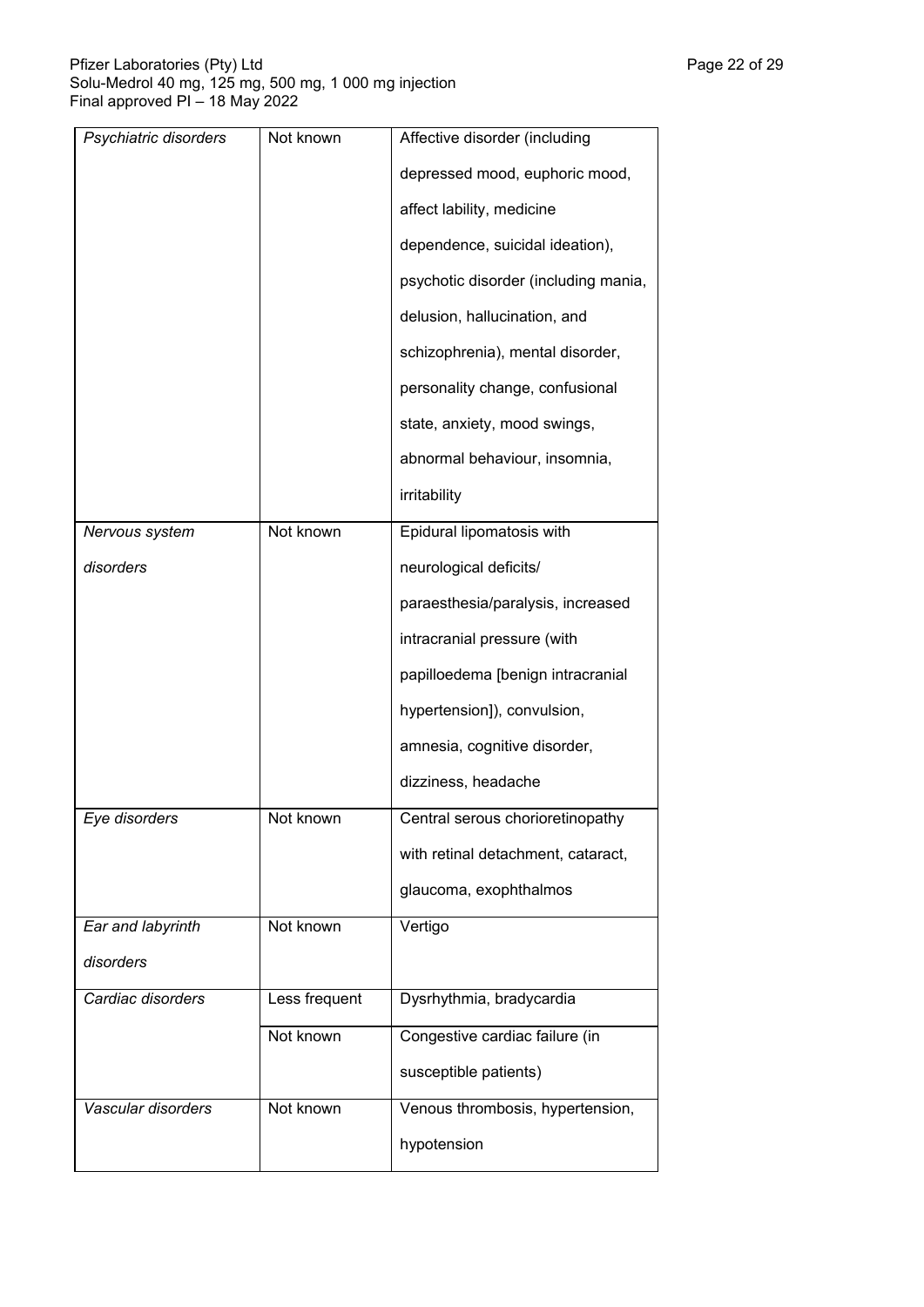| Respiratory, thoracic | Not known | Pulmonary embolism, hiccups           |
|-----------------------|-----------|---------------------------------------|
| and mediastinal       |           |                                       |
| disorders             |           |                                       |
| Gastrointestinal      | Not known | Peptic ulcer (with possible peptic    |
| disorders             |           | ulcer perforation and peptic ulcer    |
|                       |           | haemorrhage), intestinal              |
|                       |           | perforation, gastric haemorrhage,     |
|                       |           | pancreatitis, peritonitis, ulcerative |
|                       |           | oesophagitis, oesophagitis,           |
|                       |           | abdominal distention, abdominal       |
|                       |           | pain, diarrhoea, dyspepsia, nausea    |
| Skin and subcutaneous | Not known | Angioedema, peripheral oedema,        |
| tissue disorders      |           | hirsutism, petechiae, ecchymosis,     |
|                       |           | skin atrophy, erythema,               |
|                       |           | hyperhidrosis, skin striae, rash,     |
|                       |           | pruritus, urticaria, acne, skin       |
|                       |           | hypopigmentation                      |
| Musculoskeletal and   | Not known | Muscular weakness, myalgia,           |
| connective tissue     |           | myopathy, muscle atrophy,             |
| disorders             |           | osteoporosis, osteonecrosis, bone     |
|                       |           | fracture, neuropathic arthropathy,    |
|                       |           | arthralgia, growth retardation        |
| Reproductive system   | Not known | Irregular menstruation,               |
| and breast disorders  |           | amenorrhoea                           |
| General disorders and | Not known | Impaired healing, fatigue, malaise,   |
| administration site   |           | injection site reaction               |
| conditions            |           |                                       |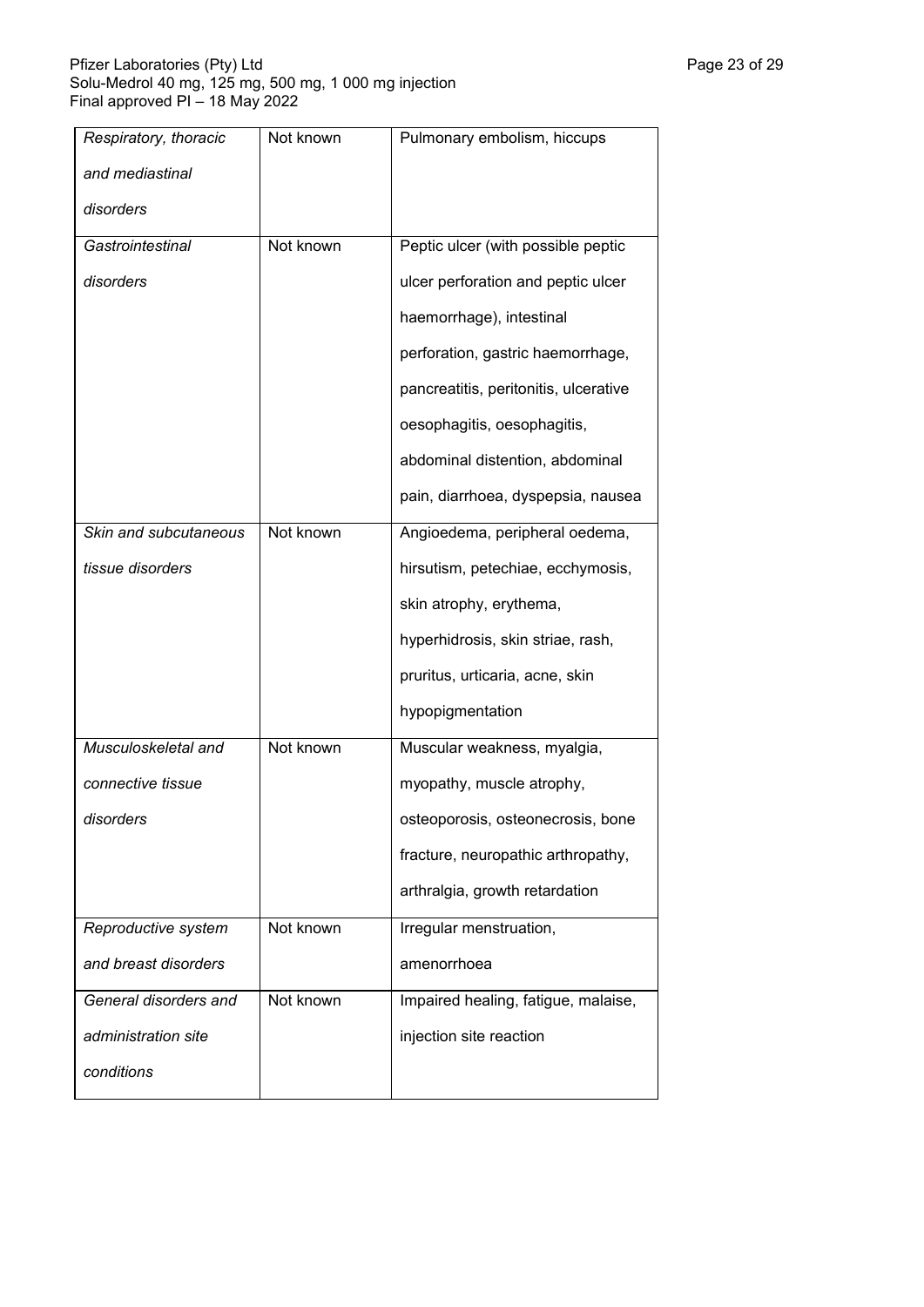| <b>Investigations</b> | Not known | Increased alanine aminotransferase   |
|-----------------------|-----------|--------------------------------------|
|                       |           | (ALT), increased aspartate           |
|                       |           | aminotransferase (AST), increased    |
|                       |           | blood alkaline phosphatase (ALP),    |
|                       |           | increased urine calcium, decreased   |
|                       |           | blood potassium, decreased           |
|                       |           | carbohydrate tolerance, increased    |
|                       |           | intraocular pressure, suppression of |
|                       |           | reactions to skin tests*             |
| Injury, poisoning and | Not known | Spinal compression fracture, tendon  |
| procedural            |           | rupture                              |
| complications         |           |                                      |
| * Not a MedDRA PT     |           |                                      |

# *Reporting of suspected adverse reactions*

Reporting suspected adverse reactions after authorisation of the medicine is important. It allows continued monitoring of the benefit/risk balance of the medicine. Health care providers are asked to report any suspected adverse reactions to SAHPRA via the **"6.04 Adverse Drug Reactions Reporting Form"**, found online under SAHPRA's publications: https://www.sahpra.org.za/Publications/Index/8

# **4.9 Overdose**

There is no clinical syndrome of acute overdosage with corticosteroids.

In the event of overdosage, no specific antidote is available; treatment should be symptomatic and supportive. Methylprednisolone is dialysable.

# **5. PHARMACOLOGICAL PROPERTIES**

# **5.1 Pharmacodynamic properties**

Category and class: A 21.5.1 Corticosteroids and analogues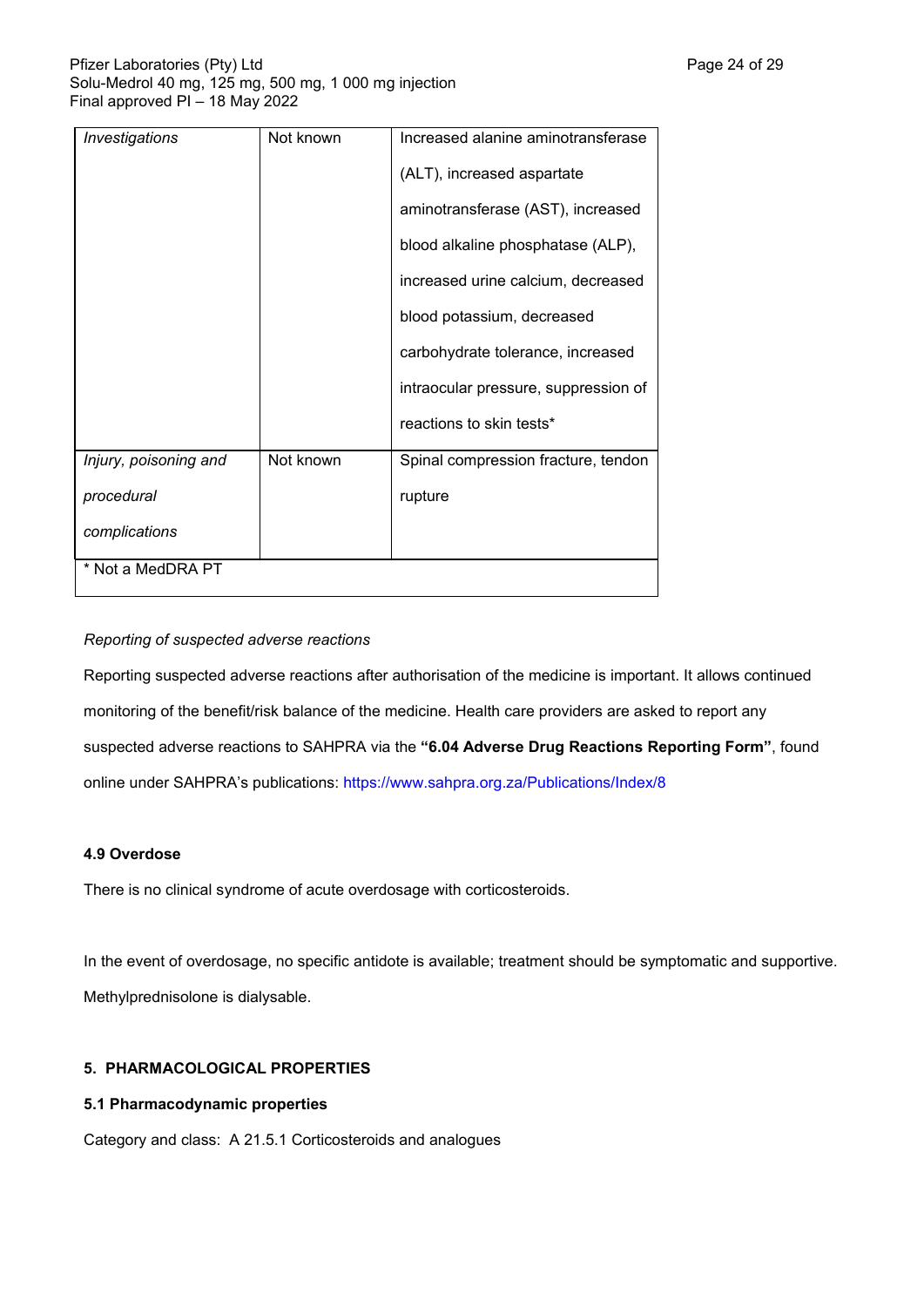Methylprednisolone has anti-inflammatory steroid activity.

Methylprednisolone sodium succinate has the same metabolic and anti-inflammatory actions as methylprednisolone. When given parenterally and in equimolar quantities, the two medicines are equivalent in biologic activity. The relative potency of methylprednisolone sodium succinate and hydrocortisone sodium succinate as indicated by the depression of eosinophil count, following intravenous administration, is at least four to one. This is in good agreement with the relative oral potency of methylprednisolone and hydrocortisone.

#### **5.2 Pharmacokinetic properties**

Methylprednisolone pharmacokinetics is linear, independent of route of administration.

#### *Absorption*

After a 40 mg intramuscular dose of methylprednisolone sodium succinate to fourteen healthy adult male volunteers, the average peak concentration of 454 ng/mL was achieved at 1 hour. At 12 hours, the methylprednisolone plasma concentration has declined to 31,9 ng/mL. No methylprednisolone was detected 18 hours after dosing. Based on area-under-the-time-concentration curve, an indication of total medicine absorbed, intramuscular methylprednisolone sodium succinate was found to be equivalent to the same dose administered intravenously.

Results of a study demonstrated that the sodium succinate ester of methylprednisolone is rapidly and extensively converted to the active methylprednisolone moiety after all routes of administration. Extent of absorption of free methylprednisolone following IV and IM administrations were found to be equivalent and significantly greater than those following administration of the oral solution and oral methylprednisolone tablets. Since the extent of methylprednisolone absorbed following the IV and IM treatment was equivalent in spite of the greater amount of the hemisuccinate ester reaching the general circulation after IV administration, it appears that the ester is converted in the tissue after IM injection with subsequent absorption as free methylprednisolone.

#### *Distribution*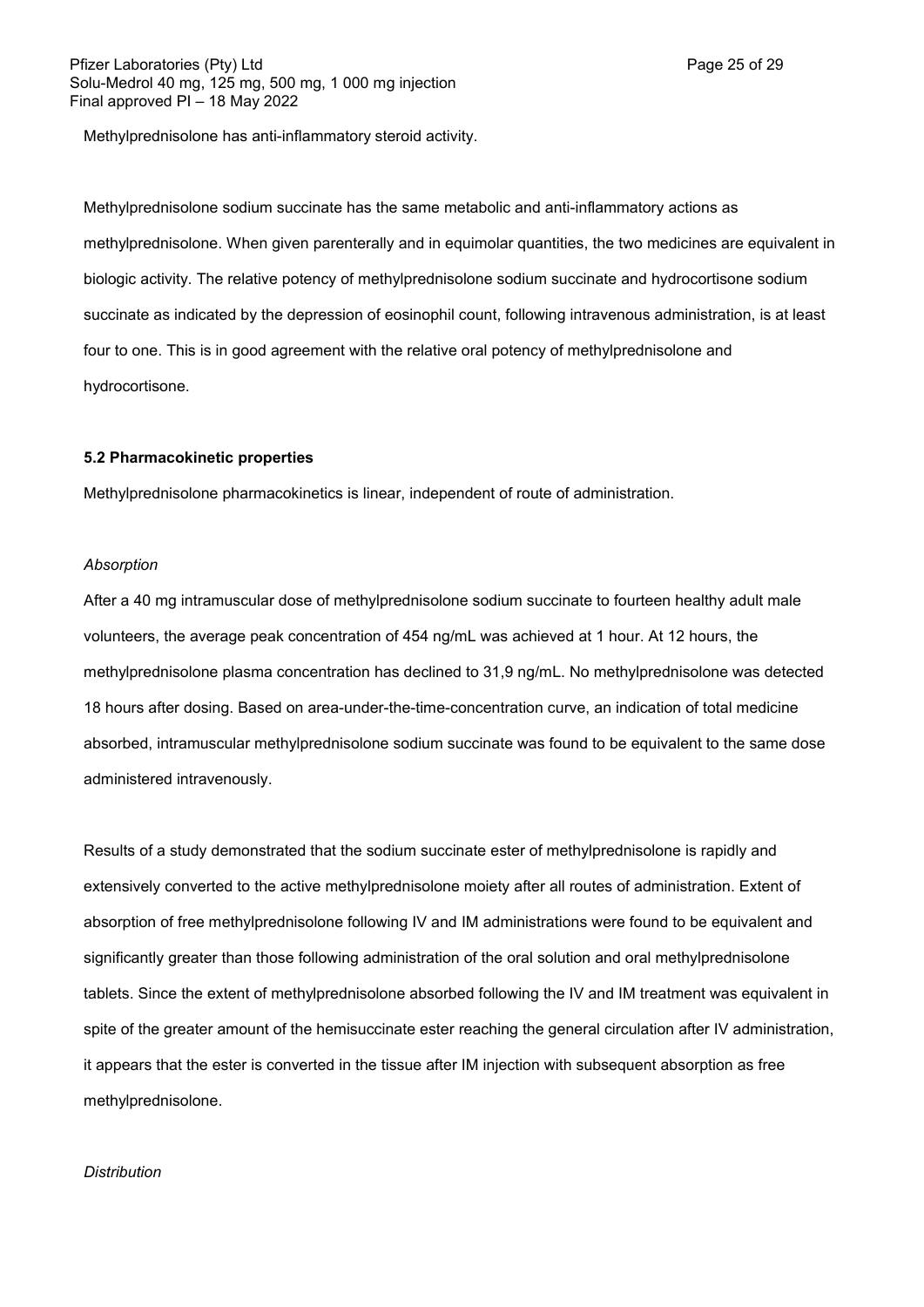Methylprednisolone is widely distributed into the tissues, crosses the blood-brain barrier, is secreted in breast milk and crosses the placenta. Its apparent volume of distribution is approximately 1,4 L/kg. The plasma protein binding of methylprednisolone in humans is approximately 77 %.

## *Metabolism*

In humans, methylprednisolone is metabolised in the liver to inactive metabolites; the major ones are 20αhydroxymethylprednisolone and 20β-hydroxymethylprednisolone. Metabolism in the liver occurs primarily via the CYP3A4 (see section 4.5).

Methylprednisolone may also be a substrate for the ATP-binding cassette (ABC) transport protein pglycoprotein, influencing tissue distribution and interactions with other medicines.

#### *Elimination*

The mean elimination half-life for total methylprednisolone is in the range of 1,8 to 5,2 hours. Total clearance is approximately 5 to 6 mL/min/kg.

### **6. PHARMACEUTICAL PARTICULARS**

#### **6.1 List of excipients**

Lactose monohydrate (40 mg only) Monobasic sodium phosphate monohydrate Dibasic sodium phosphate dried 0,9 % m/v Benzyl alcohol (preservative) Water for injection

#### **6.2 Incompatibilities**

To avoid compatibility and stability problems, it is recommended that SOLU-MEDROL be administered separately from other medicines that are administered via the IV route of administration. Medicines that are physically incompatible in solution with SOLU-MEDROL include but are not limited to: allopurinol sodium, doxapram hydrochloride, tigecycline, diltiazem hydrochloride calcium gluconate, vecuronium bromide, rocuronium bromide, cisatracurium besylate, glycopyrrolate, propofol.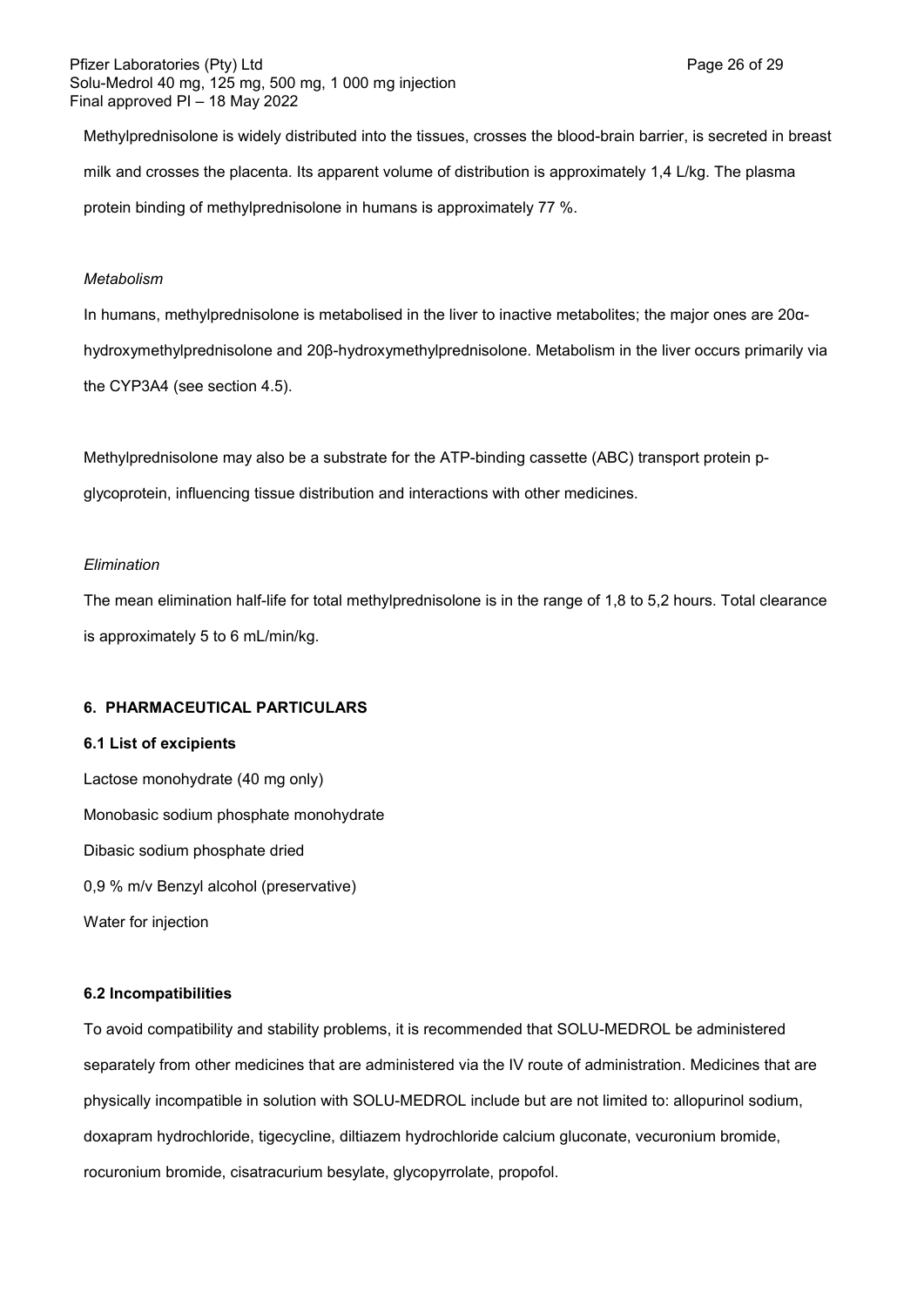# **6.3 Shelf life**

SOLU-MEDROL 40 mg: 24 months. SOLU-MEDROL 125 mg: 24 months. SOLU-MEDROL 500 mg: 60 months. SOLU-MEDROL 1 000 mg: 60 months.

## **6.4 Special precautions for storage**

Unreconstituted medicine:

Do not store above 25 °C.

Reconstituted solution:

Store reconstituted solution below 25 °C and use within 12 hours.

# **6.5 Nature and contents of container**

SOLU-MEDROL is available in the following strengths: 40 mg Act-O-Vial 125 mg Act-O-Vial 500 mg Vial with Bacteriostatic Water for Injection 1 000 mg Vial with Bacteriostatic Water for Injection

# **6.6 Special precautions for disposal and other handling**

#### *Preparation of solutions*

To prepare solutions for intravenous infusion, first reconstitute SOLU-MEDROL as directed. Therapy may be initiated by administering SOLU-MEDROL intravenously over a period of at least 5 minutes (for doses up to 250 mg) to at least 30 minutes (for doses of 250 mg or more). Subsequent doses may be withdrawn and administered similarly.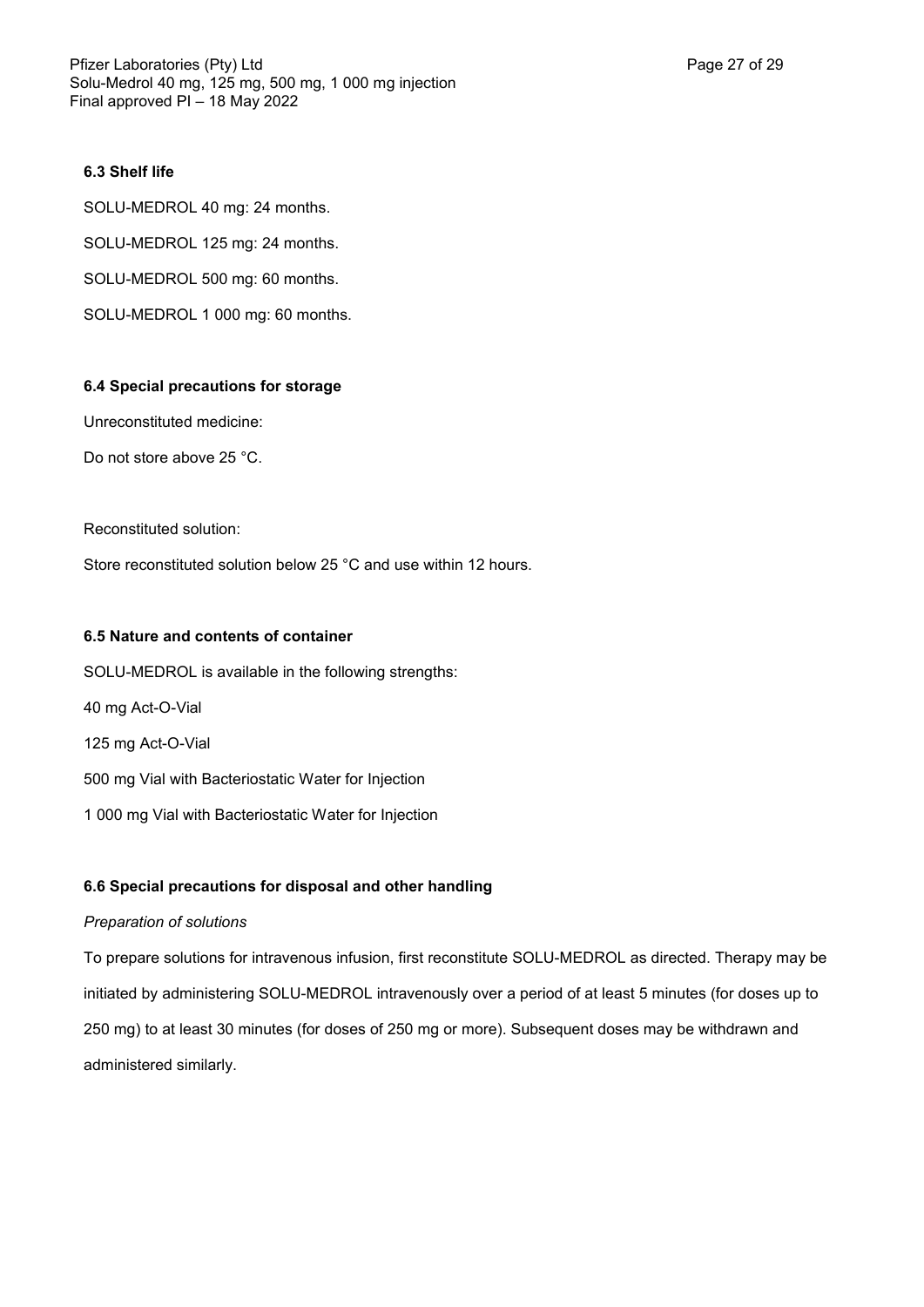If desired, SOLU-MEDROL may be administered in dilute solutions by admixing the reconstituted medicine with Dextrose 5 % in Water, Normal Saline, Dextrose 5 % in 0,45 % or 0,9 % m/v Sodium Chloride. The resulting solutions are physically and chemically stable for 48 hours.

*Directions for using the Act-O-Vial*

- 1. Press down on plastic activator to force diluent into the lower compartment.
- 2. Gently agitate to effect solution.
- 3. Remove plastic tab covering centre of stopper.
- 4. Sterilise top of stopper with a suitable germicide.
- 5. Insert needle through centre of plunger-stopper until tip is just visible.
- 6. Invert vial and withdraw dose.

Parenteral medicines should be inspected visually for particulate matter and discolouration prior to administration whenever solution and container permit.

# **7. HOLDER OF CERTIFICATE OF REGISTRATION**

Pfizer Laboratories (Pty) Ltd 85 Bute Lane Sandton 2196 South Africa Tel: +27(0)11 320 6000 / 0860 734 937 (Toll-free South Africa)

# **8. REGISTRATION NUMBERS**

SOLU-MEDROL 40 mg: D/21.5.1/135 SOLU-MEDROL 125 mg: D/21.5.1/136 SOLU-MEDROL 500 mg: L/21.5.1/25 SOLU-MEDROL 1 000 mg: L/21.5.1/26 Bacteriostatic Water for Injection: H/34/60

# **9. DATE OF FIRST AUTHORISATION**